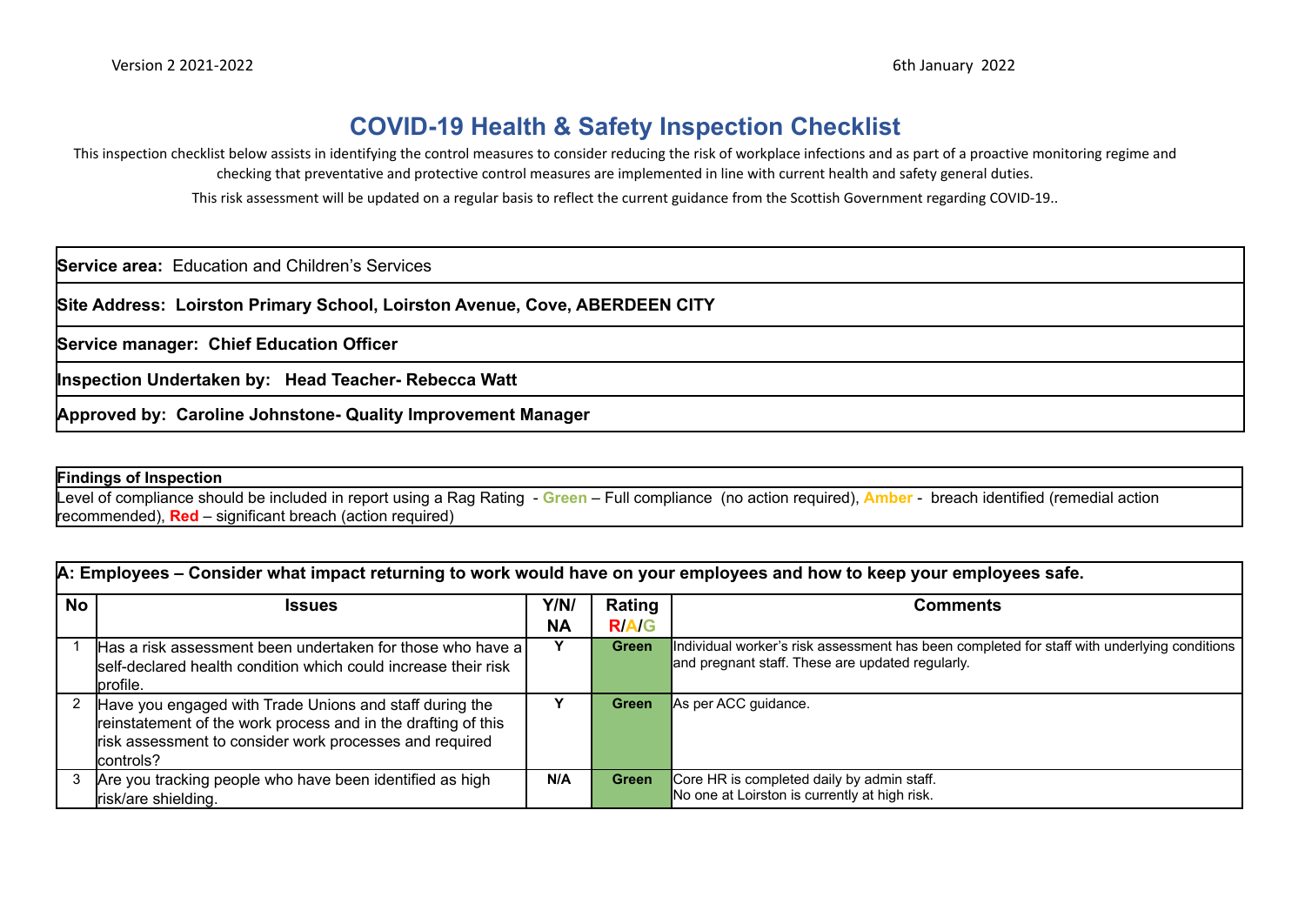|    | Where practicable will staff still be allowed to work from<br>home/remotely.                                                                                                                                                               | Y | <b>Green</b> | All staff have been back in the building from April 2021. National guidance is followed.                                                                                                                                                                                                                                                                                                                                                                                                                                                                                                                                                                                                                                                                                                                                                                                                                                                                                                                                                                                                                                                                                                                                                                                                                              |
|----|--------------------------------------------------------------------------------------------------------------------------------------------------------------------------------------------------------------------------------------------|---|--------------|-----------------------------------------------------------------------------------------------------------------------------------------------------------------------------------------------------------------------------------------------------------------------------------------------------------------------------------------------------------------------------------------------------------------------------------------------------------------------------------------------------------------------------------------------------------------------------------------------------------------------------------------------------------------------------------------------------------------------------------------------------------------------------------------------------------------------------------------------------------------------------------------------------------------------------------------------------------------------------------------------------------------------------------------------------------------------------------------------------------------------------------------------------------------------------------------------------------------------------------------------------------------------------------------------------------------------|
| 5  | Can all staff maintain the <b>Scottish Government</b> guidelines for<br>social distancing based on your industry (The latest Social<br>Distancing Guidelines available here). These could include<br>but are not limited to the following: | Y | <b>Amber</b> | 2 m distancing should be maintained between staff, other adults, and between staff<br>and pupils when possible. Classrooms are arranged so that staff can maintain 2 m<br>distancing as best they can in P3-7.<br>Teacher / staff/ pupil workstations are wiped down twice a day and between each<br>use by different individuals, hand washing facilities / hand sanitiser available.<br>Pupils assigned to specific class groups (where possible) for the duration of the<br>school day and large gatherings will be avoided e.g. assembly. Needs of individual<br>pupils will be taken into consideration on an individual basis. Targeted support<br>groups will continue however there will be strict mitigations in place when bubbles<br>are mixed and all bubbles will remain 2m apart at all times.<br>Face masks will be worn by all staff at all times.<br>Individual Risk assessments/ Pupil Centred Risk Assessments are in place for<br>children with additional support needs who may struggle to comply with COVID<br>rules and regulations.<br>Staffroom allows for social distancing of adults. Staff are advised to bring their own<br>food and drinks.<br>All staff are encouraged to take part in lateral flow testing twice a week. Test kits<br>are ordered and provided to staff by KH (DHT). |
| 5a | Are you able to segregate staff's activities to promote 2<br>metres distance where possible?                                                                                                                                               | Y | <b>Amber</b> | See Above (5)                                                                                                                                                                                                                                                                                                                                                                                                                                                                                                                                                                                                                                                                                                                                                                                                                                                                                                                                                                                                                                                                                                                                                                                                                                                                                                         |
| 5b | Are you able to limit the amount of contact staff have with<br>each other to 15 minutes or less                                                                                                                                            | Y | <b>Amber</b> | See Above (5)                                                                                                                                                                                                                                                                                                                                                                                                                                                                                                                                                                                                                                                                                                                                                                                                                                                                                                                                                                                                                                                                                                                                                                                                                                                                                                         |
| 5c | Are you able to implement a one way flow system and provide<br>visual aids (e.g. distancing markers, signage, flow system<br>markers) for maintaining two metres distance.                                                                 | Y | <b>Green</b> | One-way systems are available in certain areas where possible. Signage and floor<br>markings are available to remind pupils not to enter specific areas and to keep to<br>the left when travelling around the school.<br>Class teachers will regularly go over the one-way flow systems to remind children.                                                                                                                                                                                                                                                                                                                                                                                                                                                                                                                                                                                                                                                                                                                                                                                                                                                                                                                                                                                                           |
|    |                                                                                                                                                                                                                                            |   |              |                                                                                                                                                                                                                                                                                                                                                                                                                                                                                                                                                                                                                                                                                                                                                                                                                                                                                                                                                                                                                                                                                                                                                                                                                                                                                                                       |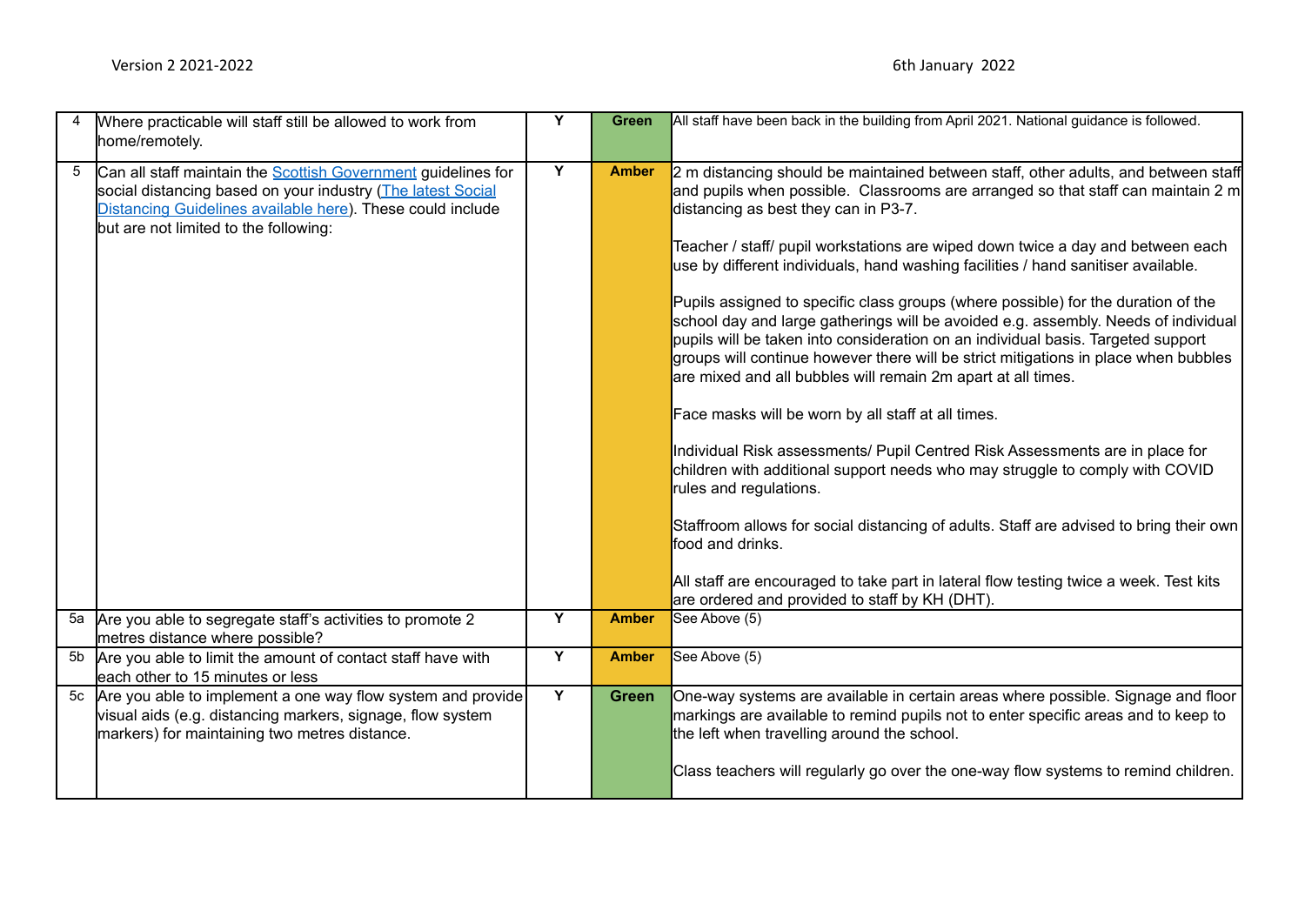| 6  | Have staff been trained / notified before returning to work on<br>any new procedures.                                                                                             | Y | <b>Green</b> | New risk assessment has been shared with all staff, staff are asked to sign<br>training record to confirm they have read the document. The RA is sent to any<br>relief staff or visitors who will enter the school.<br>Handwashing posters around school.<br>PPE donning and doffing completed with staff. Reminders are sent in -<br>emails.<br>Social Distancing 2m where possible.<br>Staff are regularly informed of updates to RA and new procedures by email or<br>virtual staff meetings.                          |
|----|-----------------------------------------------------------------------------------------------------------------------------------------------------------------------------------|---|--------------|---------------------------------------------------------------------------------------------------------------------------------------------------------------------------------------------------------------------------------------------------------------------------------------------------------------------------------------------------------------------------------------------------------------------------------------------------------------------------------------------------------------------------|
|    | Have staff been instructed on how to hand wash effectively,<br>for the suggested duration and maintain good hygiene<br>practices.                                                 | Y | <b>Green</b> | As above<br>Signage (hand washing posters) will be available at all hand wash stations for staff<br>and pupils.<br>Regular H&S walks by HT & Health & Safety Rep will ensure that the correct<br>signage is up at all times.                                                                                                                                                                                                                                                                                              |
| 8  | Have staff been instructed on social distancing where<br><b>l</b> practicable while at work.                                                                                      | Y | <b>Green</b> | See Above (5)                                                                                                                                                                                                                                                                                                                                                                                                                                                                                                             |
| 9  | Have staff been trained on what to do if they are experiencing<br>COVID-19 symptoms.                                                                                              | Y | <b>Green</b> | Staff are familiar with Test and Protect procedures and are regularly reminded by<br><b>SLT</b> in comms.<br>Reissued within Risk assessment and PPE Guidance during staff training.<br>If anyone is displaying symptoms they should inform SLT and make their way to<br>the isolation area (New Teacher Room) or leave the building. Personal belongings<br>will be taken by another member of staff to the door of the waiting area.<br>Reminders of procedures are sent regularly through emails and What's App group. |
| 10 | Have staff been instructed to minimise business related travel<br>and use video chat as an alternative method of maintaining<br>contact with colleagues, suppliers and customers. | Y | <b>Amber</b> | Meetings with professionals out-with school and parents/ carers will take place<br>remotely or by telephone unless a young person's needs require face-face<br>support.<br>Meetings with other professionals as far as possible should also take place<br>remotely. If a face-face meeting is deemed necessary, the meeting should take<br>place in a well ventilated area of the school with enough space for safe social<br>distancing.                                                                                 |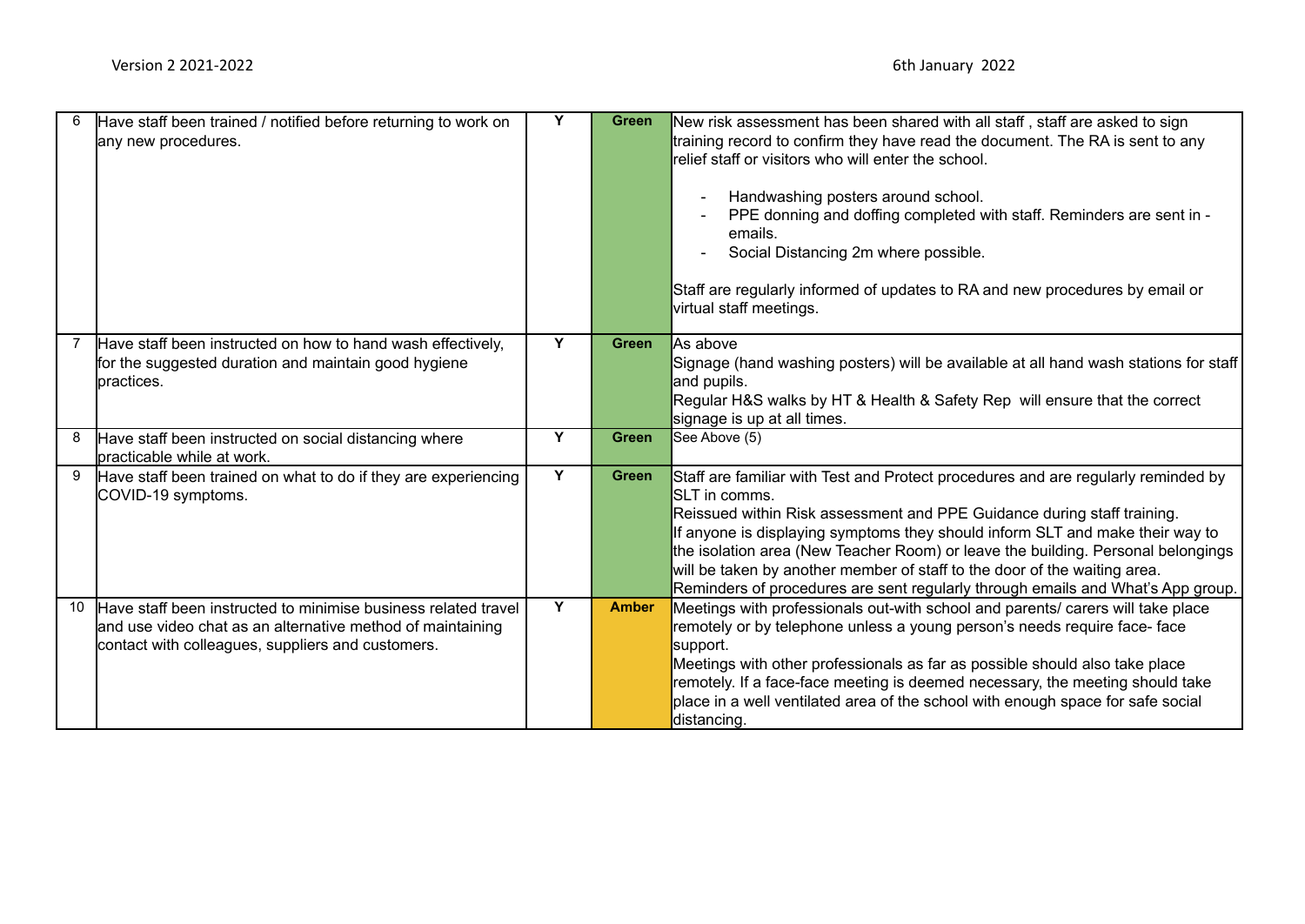|                | B: Travel, Access & Egress - Consider how your employees will travel to work, travel for work, access and exit work safely.                          |                   |                        |                                                                                                                                                                                                                                                                                                                                                                                                                                                                                                                                                                                                                                                                                                                                                                                                                                                                                                                                                                                                                                                                                                                                          |  |  |  |  |  |  |
|----------------|------------------------------------------------------------------------------------------------------------------------------------------------------|-------------------|------------------------|------------------------------------------------------------------------------------------------------------------------------------------------------------------------------------------------------------------------------------------------------------------------------------------------------------------------------------------------------------------------------------------------------------------------------------------------------------------------------------------------------------------------------------------------------------------------------------------------------------------------------------------------------------------------------------------------------------------------------------------------------------------------------------------------------------------------------------------------------------------------------------------------------------------------------------------------------------------------------------------------------------------------------------------------------------------------------------------------------------------------------------------|--|--|--|--|--|--|
| <b>No</b>      | <b>Issues</b>                                                                                                                                        | Y/N/<br><b>NA</b> | Rating<br><b>R/A/G</b> | <b>Comments</b>                                                                                                                                                                                                                                                                                                                                                                                                                                                                                                                                                                                                                                                                                                                                                                                                                                                                                                                                                                                                                                                                                                                          |  |  |  |  |  |  |
|                | Are you able to implement sufficient parking restrictions to<br>maintain social distancing measures, where car use is required to<br>perform a role? | Y                 | Green                  | The Staff Car Park is closed off each morning and parents have been asked not<br>to use the school parking areas, fortnightly reminders are sent home through<br>Parent Newsletters. Parents are asked to walk or park and stride using the library<br>or surrounding streets.                                                                                                                                                                                                                                                                                                                                                                                                                                                                                                                                                                                                                                                                                                                                                                                                                                                           |  |  |  |  |  |  |
| 2              | Are workers required to use either their own vehicle or company<br>vehicle to travel to their task?                                                  | N                 | <b>Green</b>           | No staff members need to travel other than to and from the workplace.                                                                                                                                                                                                                                                                                                                                                                                                                                                                                                                                                                                                                                                                                                                                                                                                                                                                                                                                                                                                                                                                    |  |  |  |  |  |  |
| 3              | Are workers avoiding public transport where applicable and using<br>alternatives (e.g. cycling, walking to work etc).                                | Y                 | <b>Amber</b>           | Staff needing to use public transport are advised to wear masks. Extra cycle<br>racks are available at the front of the school for any staff members wishing to<br>cycle.                                                                                                                                                                                                                                                                                                                                                                                                                                                                                                                                                                                                                                                                                                                                                                                                                                                                                                                                                                |  |  |  |  |  |  |
| $\overline{4}$ | Have you considered staff that are required to vehicle share for<br>their role and whether this could continue?                                      | Y                 | <b>Green</b>           | Anyone sharing vehicles should be wearing masks.                                                                                                                                                                                                                                                                                                                                                                                                                                                                                                                                                                                                                                                                                                                                                                                                                                                                                                                                                                                                                                                                                         |  |  |  |  |  |  |
| 5              | Has the entry and exits to the building/site been limited to the<br>minimum number of points required.                                               | Y                 | <b>Green</b>           | At Loirston, all our entry/exit points will be used to support social distancing and<br>the one-way system. Classes containing fire exit doors will make use of these. All<br>classes except the P3 children will enter through their own door.                                                                                                                                                                                                                                                                                                                                                                                                                                                                                                                                                                                                                                                                                                                                                                                                                                                                                          |  |  |  |  |  |  |
| 6              | Has access to the building/site been restricted to visitors and<br>contractors etc.                                                                  | Y                 | <b>Amber</b>           | All visitors enter the school through pre-arranged appointments only $-$ all<br>protocols to be observed.<br>A COVID information sheet will be given to each person that visits the school.<br>For ongoing planned construction works Corporate Landlord and Capital will<br>work with contractors to ensure appropriate mitigation is in place such as sites<br>physically separated from the rest of the building and contractors use separate<br>entrances etc.<br>This will be communicated clearly to all parents via fortnightly updates. Signage<br>is displayed at the front door to support this. Where parents require to contact a<br>teacher, they should be asked to make contact initially by email, and by booking<br>a telephone/ Teams appointment in advance.<br>Signage will be displayed at school visitor entrances to explain that visitors are<br>encouraged to call the school rather than ente. It provides a telephone number<br>for visitors to contact an appropriate member of staff within the building, should<br>they wish to speak with someone or if they have an appointment to attend the<br>school. |  |  |  |  |  |  |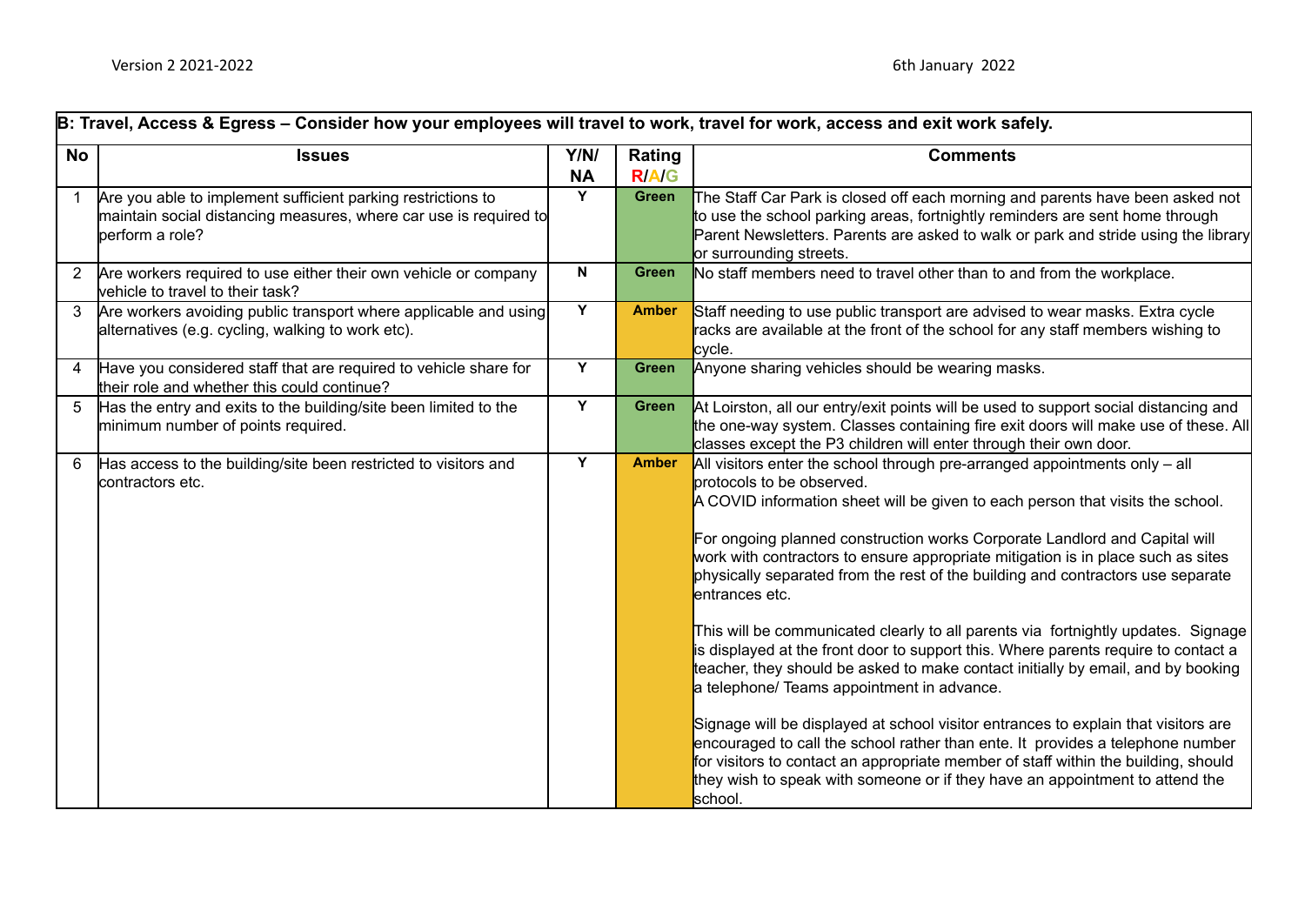|                |                                                                                                                                                                                                                                   |                |              | If a visitor has an appointment to access the building, they will be asked first to<br>confirm that they are not displaying any COVID-19 symptoms. Those displaying<br>symptoms will not be permitted access.<br>All visitors will scan the track and trace QR code when entering the building<br>• School administrator or admin support staff will be responsible for<br>ensuring visitors do this.                                                                                                                                                                                                                                                                                                                                                                                                                                                                                                                                                                                                                                                                                                                                                                                                                                                                                                     |
|----------------|-----------------------------------------------------------------------------------------------------------------------------------------------------------------------------------------------------------------------------------|----------------|--------------|-----------------------------------------------------------------------------------------------------------------------------------------------------------------------------------------------------------------------------------------------------------------------------------------------------------------------------------------------------------------------------------------------------------------------------------------------------------------------------------------------------------------------------------------------------------------------------------------------------------------------------------------------------------------------------------------------------------------------------------------------------------------------------------------------------------------------------------------------------------------------------------------------------------------------------------------------------------------------------------------------------------------------------------------------------------------------------------------------------------------------------------------------------------------------------------------------------------------------------------------------------------------------------------------------------------|
| $\overline{7}$ | Is it practicable to confine visitors to strictly defined areas and<br>avoid unnecessary movements around the building?                                                                                                           | Y              | <b>Amber</b> | Parents will be asked not to enter the building unless essential. If they need to<br>speak to a member of school staff, they should telephone or email in the normal<br>way.<br>All visitors to arrange appointments and scan QR code (reception staff/school<br>administrator to ensure visitors scan for Test and Protect purposes and to reduce<br>risk of virus transmission). Where it is essential that a visitor attends the school,<br>such as a parent / carer collecting an unwell child, the parent will be encouraged<br>to safely wait in the school foyer or outside.<br>Signage will be displayed at school visitor entrances to explain that visitors are<br>generally not permitted, and a telephone number will be provided for visitors to<br>contact a member of office staff within the building should they wish to speak with<br>someone or have an appointment to visit the school. If a visitor has an<br>appointment to access the building, they will be asked first to confirm that they<br>are not displaying COVID-19 symptoms. Those displaying symptoms will not be<br>permitted access. Where possible, visitors permitted access will remain within<br>the reception area of the school and speak with the relevant member(s) of staff<br>via the School Office window. |
| 8              | Have appropriate hand wash stations (toilets) and/or hand<br>sanitiser pump action containers been made available in every<br>work area and on main travel routes through the building/site<br>including access and egress areas. | $\overline{Y}$ | <b>Green</b> | Procurement of Hand Sanitiser and Cleaning materials will be organised centrally<br>by PPE Coordinator (Sarah Lillie PSA).<br>Health Protection Scotland advise that soap and water should be used for hand<br>washing where this is available. Alcohol based hand gels / sanitiser should be<br>used every time anyone enters the building. Stocks of soap will be checked, and<br>replenished, before the start of every day by facilities staff.<br>Children and staff will be reminded to wash their hands with soap and water for<br>at least 20 seconds, or use an alcohol hand sanitiser, when entering the building,<br>before eating or handling food, after blowing their nose, sneezing or coughing,                                                                                                                                                                                                                                                                                                                                                                                                                                                                                                                                                                                           |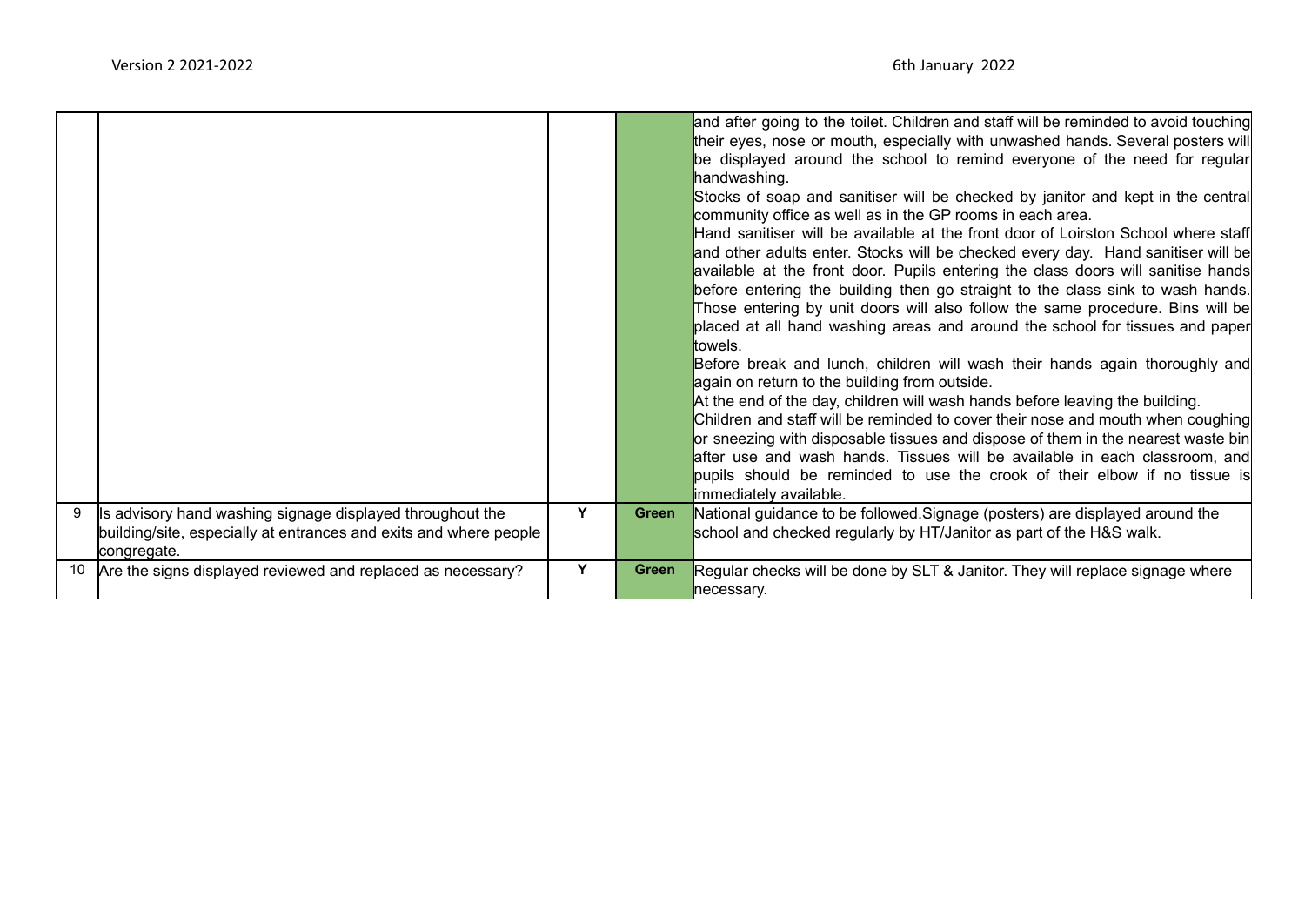C: Cleaning Regime – Consider what cleaning and hygiene measures need to be implemented to reduce the risk of individuals contracting the **virus on your premises / site.**

| No             | <b>Issues</b>                                                                                                                                                                                                  | Y/N/      | Rating       | <b>Comments</b>                                                                                                                                                                                                                                                                                                                                             |
|----------------|----------------------------------------------------------------------------------------------------------------------------------------------------------------------------------------------------------------|-----------|--------------|-------------------------------------------------------------------------------------------------------------------------------------------------------------------------------------------------------------------------------------------------------------------------------------------------------------------------------------------------------------|
|                |                                                                                                                                                                                                                | <b>NA</b> | <b>RIAIG</b> |                                                                                                                                                                                                                                                                                                                                                             |
|                | Have you completed a clean of the property / site before<br>returning.                                                                                                                                         | Y         | Green        | The school was cleaned in line with the national guidance before staff<br>members entered the building.                                                                                                                                                                                                                                                     |
| $\overline{2}$ | Is the ongoing cleaning frequency sufficient and is cleaning<br>required and can cleaning be undertaken when<br>site/building/premises is occupied?                                                            | Y         | <b>Green</b> | Daily cleaning will be undertaken by Cleaning Services, supplemented by<br>Janitorial staff undertaking regular cleaning of frequent hand touch points<br>during the school day. All surface cleaning will be undertaken using EN14476<br>rated (for destroying enveloped viruses) disinfecting solutions.<br>Staff are sanitising class areas twice a day. |
| 3              | Are all hand contact points cleaned on a frequent basis<br>including, door furniture, handrails, IT equipment, desks,<br>phones, flush plates, taps, dispensers, toilets, canteen / food<br>preparation areas. | Y         | Green        | High touch points are cleaned twice a day by janitorial staff.<br>Sanitising wipes & COVID spray are available in each room in the school for<br>wiping down equipment or resources.<br>In ELC staff will clean resources regularly. b                                                                                                                      |
| 4              | Have persons undertaking the cleaning been instructed with<br>clear safe usage instructions.                                                                                                                   | Y         | Green        | All FM staff are trained in the safe methods of work for activity within their<br>service areas. COVID-19 specific risk assessments have been completed and<br>shared with all staff. Supplementary service specific FAQ's have also been<br>prepared and shared with staff upon their return to work.                                                      |
| 5              | Can where practical curtains and blinds be removed to minimise<br>the areas where viruses can be difficult or time consuming to<br>remove.                                                                     | Y         | Green        | Curtains and Blinds have been removed or left open to limit contact.                                                                                                                                                                                                                                                                                        |
| 6              | Can blinds be kept opened and locked if they cannot be<br>lremoved.                                                                                                                                            | Y         | <b>Green</b> | As above                                                                                                                                                                                                                                                                                                                                                    |
|                | Can rugs and mats be removed where safe to do so to make<br>cleaning and disinfection of floors easier.                                                                                                        | Ÿ         | <b>Green</b> | Completed                                                                                                                                                                                                                                                                                                                                                   |
| 8              | Have staff been provided with appropriate cleaning products so<br>that they can frequently clean their work stations during the day.                                                                           | Y         | <b>Green</b> | Appropriate cleaning materials have been organised and provided for every<br>working area of the school.<br>PPE Cupboard is open everyday from 8-9am to allow staff to get supplies for<br>their area. PSAs will check communal areas.                                                                                                                      |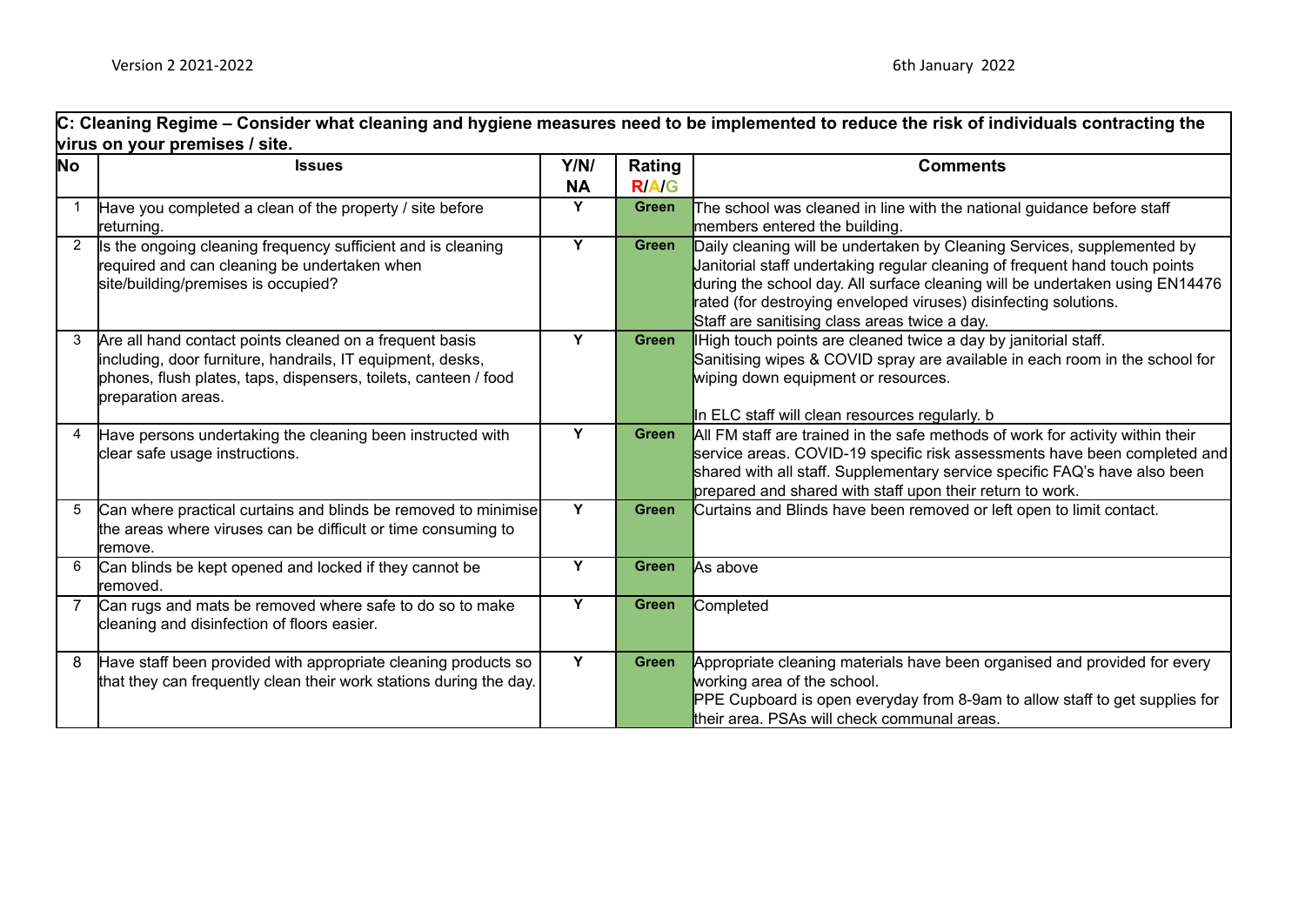|           | D: Building Safety – Responsible Person Checks – Consider how you ensure your building remains safe for all employees and visitors. |           |               |                                                                                            |  |  |  |  |  |  |
|-----------|-------------------------------------------------------------------------------------------------------------------------------------|-----------|---------------|--------------------------------------------------------------------------------------------|--|--|--|--|--|--|
|           | Guidance on a suitable inspection can be found here.                                                                                |           |               |                                                                                            |  |  |  |  |  |  |
| <b>No</b> | <b>Issues</b>                                                                                                                       |           | Rating        | <b>Comments</b>                                                                            |  |  |  |  |  |  |
|           |                                                                                                                                     | <b>NA</b> | <b>RIAIG</b>  |                                                                                            |  |  |  |  |  |  |
|           | Has your responsible person carried out checks on your<br>building in the following areas:                                          |           | Green         | As instructed by Andrew Jones.                                                             |  |  |  |  |  |  |
|           | Fire Safety Systems / Emergency Lighting.                                                                                           | Y         | Green         | Corporate landlord will confirm to individual head teachers when all checks<br>up to date. |  |  |  |  |  |  |
| 2         | Ventilation / Humidity / Lighting & Heating.                                                                                        | Υ         | <b>Green</b>  | Corporate landlord will confirm to individual head teachers when all checks<br>up to date. |  |  |  |  |  |  |
| 3         | Gas Installations.                                                                                                                  | Υ         | <b>Green</b>  | Corporate landlord will confirm to individual head teachers when all checks<br>up to date. |  |  |  |  |  |  |
| 4         | Legionella Controls.                                                                                                                | Y         | <b>Green</b>  | Corporate landlord will confirm to individual head teachers when all checks<br>up to date. |  |  |  |  |  |  |
| 5         | Routine Inspections e.g. Local Exhaust Ventilation, Lifting<br>Equipment and Pressure Systems and Equipment Maintenance.            | Υ         | <b>Green</b>  | Corporate landlord will confirm to individual head teachers when all checks<br>up to date. |  |  |  |  |  |  |
| 6         | Lift Statutory Inspections.                                                                                                         | N/A       | Choose an N/A |                                                                                            |  |  |  |  |  |  |
|           |                                                                                                                                     |           | item.         |                                                                                            |  |  |  |  |  |  |
|           |                                                                                                                                     |           |               |                                                                                            |  |  |  |  |  |  |

Signed: Rebecca Watt **Date:** 6th January 2022

۰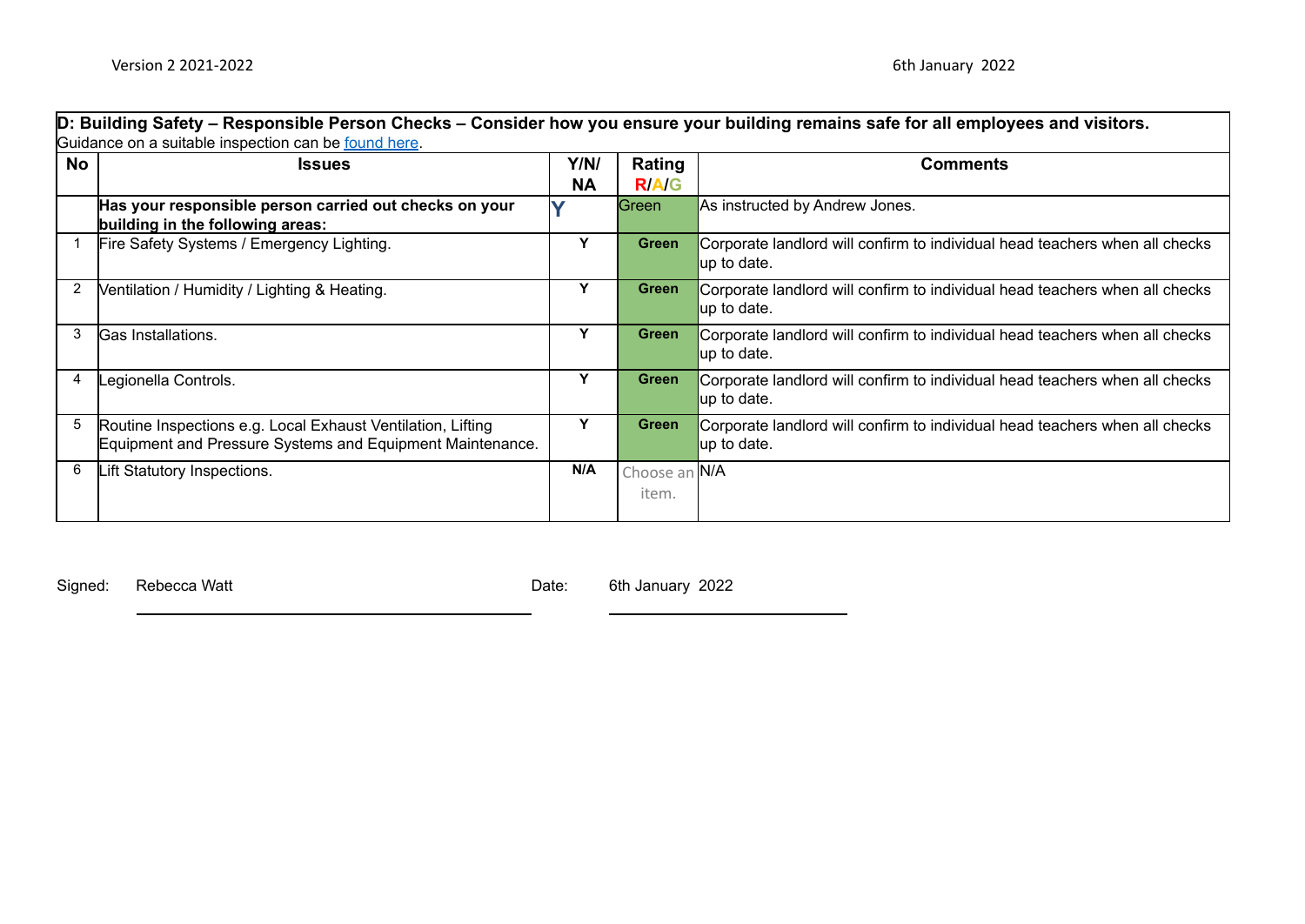## **COVID-19 Health & Safety Risk Assessments**

| <b>HAZARD AT RISK</b>                                                               |                | <b>CONTROL MEASURES</b>                                                                                                                                                                                                                                                                                                                                                                                                                                                                                                                                                                                                                                                                                                                                                                                                                                                                                                                                                                                                                                                                                                                                                                                         |                                |                            |            |                                                       | <b>PROBABILITY WORST CASE OUTCOME</b> |                                            |
|-------------------------------------------------------------------------------------|----------------|-----------------------------------------------------------------------------------------------------------------------------------------------------------------------------------------------------------------------------------------------------------------------------------------------------------------------------------------------------------------------------------------------------------------------------------------------------------------------------------------------------------------------------------------------------------------------------------------------------------------------------------------------------------------------------------------------------------------------------------------------------------------------------------------------------------------------------------------------------------------------------------------------------------------------------------------------------------------------------------------------------------------------------------------------------------------------------------------------------------------------------------------------------------------------------------------------------------------|--------------------------------|----------------------------|------------|-------------------------------------------------------|---------------------------------------|--------------------------------------------|
| <b>Consider:</b><br>premises work, risk<br>equipment,<br>specific<br>tasksl<br>etc. | People         | at Control By: guards, training, supervision, safety equipment, EXISTING/<br>safe working procedures, hygiene monitoring etc.                                                                                                                                                                                                                                                                                                                                                                                                                                                                                                                                                                                                                                                                                                                                                                                                                                                                                                                                                                                                                                                                                   | <b>IPROPOSED</b><br>'E' or 'P' | Possible<br><b>Outcome</b> | Likelihood | Risk rating: Proposed<br>High Medium Timescale<br>Low |                                       | <b>Action</b><br>Completed<br>Date/Initial |
| <b>Employee Safety -</b>                                                            |                |                                                                                                                                                                                                                                                                                                                                                                                                                                                                                                                                                                                                                                                                                                                                                                                                                                                                                                                                                                                                                                                                                                                                                                                                                 |                                |                            |            |                                                       |                                       |                                            |
| Psychological wellStaff<br>being                                                    | <b>I</b> Staff | Regular communication is in place (individual and group) to ensure $E$<br>staff are informed about any changes to procedures.<br>New workplace/controls put in place to reduce risk of exposure to<br>COVID 19 are documented in procedures and policies and<br>disseminated to employees through line managers and HR.<br>Line managers are aware of how big changes to working<br>arrangements may cause additional work-related stress and affect<br>their employees' mental health and wellbeing.<br>Guidance for managers and employees on the Zone.<br>https://peopleanytime.aberdeencity.gov.uk/coronavirus-advice-for-e<br>mployees/<br>HT & SLT Meetings hold regular informal discussions with their<br>team and look at ways to reduce causes of stress.<br>Concerns on workload issues or support needs are escalated to<br>lline manager.<br>Managers are trained to recognise signs and symptoms that a<br>person is working beyond their capacity to cope and deal<br>sensitively with employees experiencing problems outside of work.<br>Staff who are in vulnerable groups themselves or caring for others<br>are encouraged to contact their line manager to discuss their<br>support needs. |                                | Moderate                   | Possible   | Medium                                                | January 2022                          | <b>RW</b><br>January 2022                  |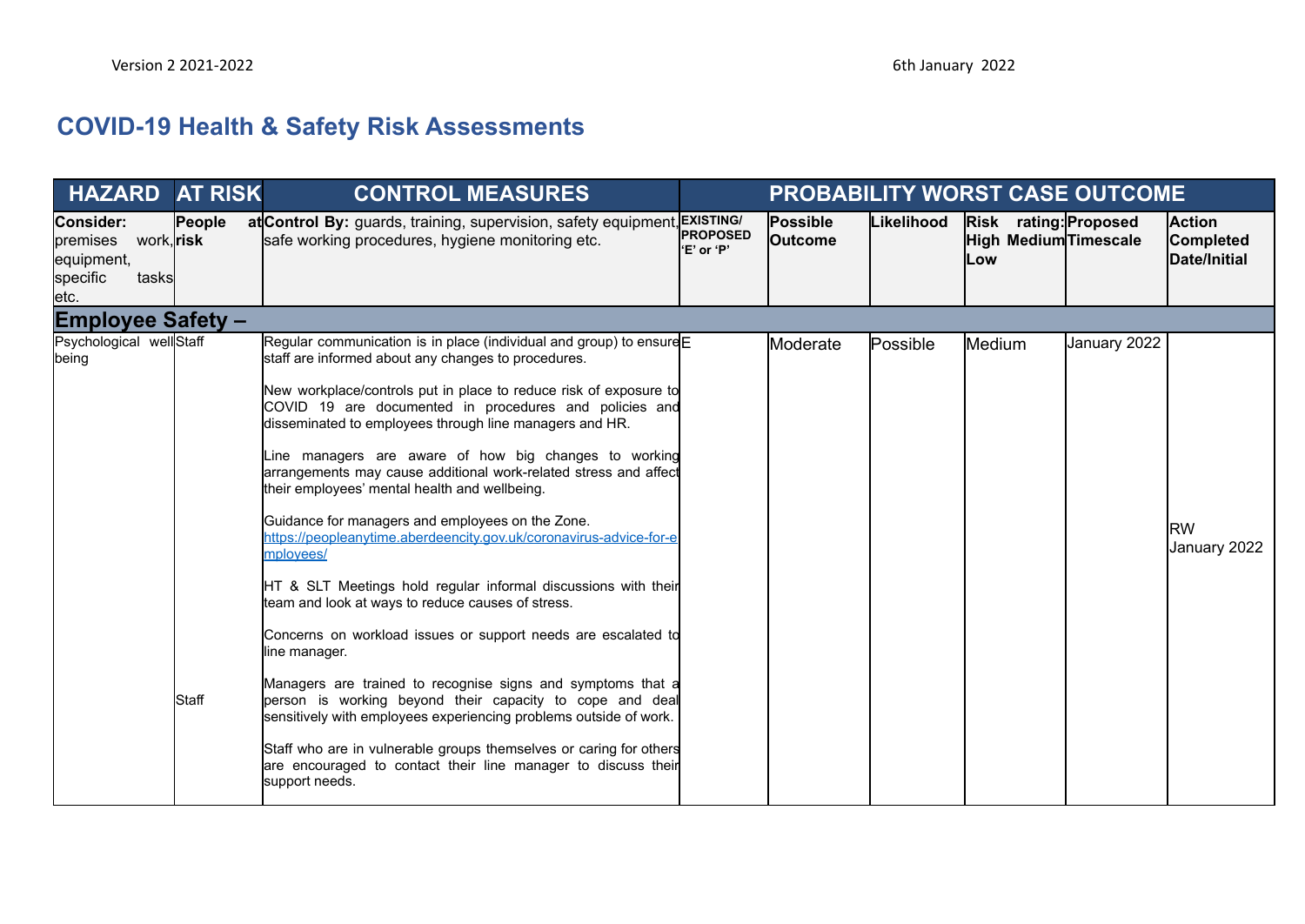| Psychological<br>wellbeing<br>Continued |                        | Staff Wellbeing Group will be set up to support staff. Weekly<br>anonymous wellbeing checks will be sent out to all staff.<br>Employees are made aware of supportive mechanisms available to<br>them (e.g. counselling, occupational health, HR, etc) through staff<br>emails regularly.                                                                                                                                                                                                                                                                                                                                                                                                                                                                                  |          |          |        |              | <b>RW Jan 22</b>  |
|-----------------------------------------|------------------------|---------------------------------------------------------------------------------------------------------------------------------------------------------------------------------------------------------------------------------------------------------------------------------------------------------------------------------------------------------------------------------------------------------------------------------------------------------------------------------------------------------------------------------------------------------------------------------------------------------------------------------------------------------------------------------------------------------------------------------------------------------------------------|----------|----------|--------|--------------|-------------------|
| Psychological<br>wellbeing              | Pupils                 | Contact with all parents/ carers will be made regularly with<br>parents to ensure that they are up to date with any changes<br>that may be happening.<br>Ensure first aiders on site at all times following appropriate<br>ratios.<br>Ensure named Child Protection Officer is available- Rebecca<br>lWatt<br>All ACC policies adhered to at all times.<br>Staff working with children continue to be calm, nurturing<br>and caring, seeking confirmation from line managers if<br>unsure of anything.                                                                                                                                                                                                                                                                    | Moderate | _ikely   | Medium |              | <b>IRW Jan 22</b> |
| in the workplace                        | contractors,<br>pupils | Virus transmission Staff, visitors, Track and Trace QR Code is set up in the reception area, all<br>visitors including supply staff, must complete the form.<br>To further reduce transition, from January, the use of groups will be<br>maintained indoors (class bubbles). Large gatherings will be<br>avoided e.g. assembly. Needs of individual pupils will be taken into<br>consideration on an individual basis. Targeted support groups will<br>continue however there will be strict mitigations in place when<br>bubbles are mixed and all bubbles will remain 2m apart at all times.<br>Any member of staff/ pupil who develops symptoms of<br>Covid-19, should remain at home, inform the HT or member<br>of SLT immediately (staff only) and book a PCR test. | Moderate | Possible | Medium | January 2022 | RW Jan 22         |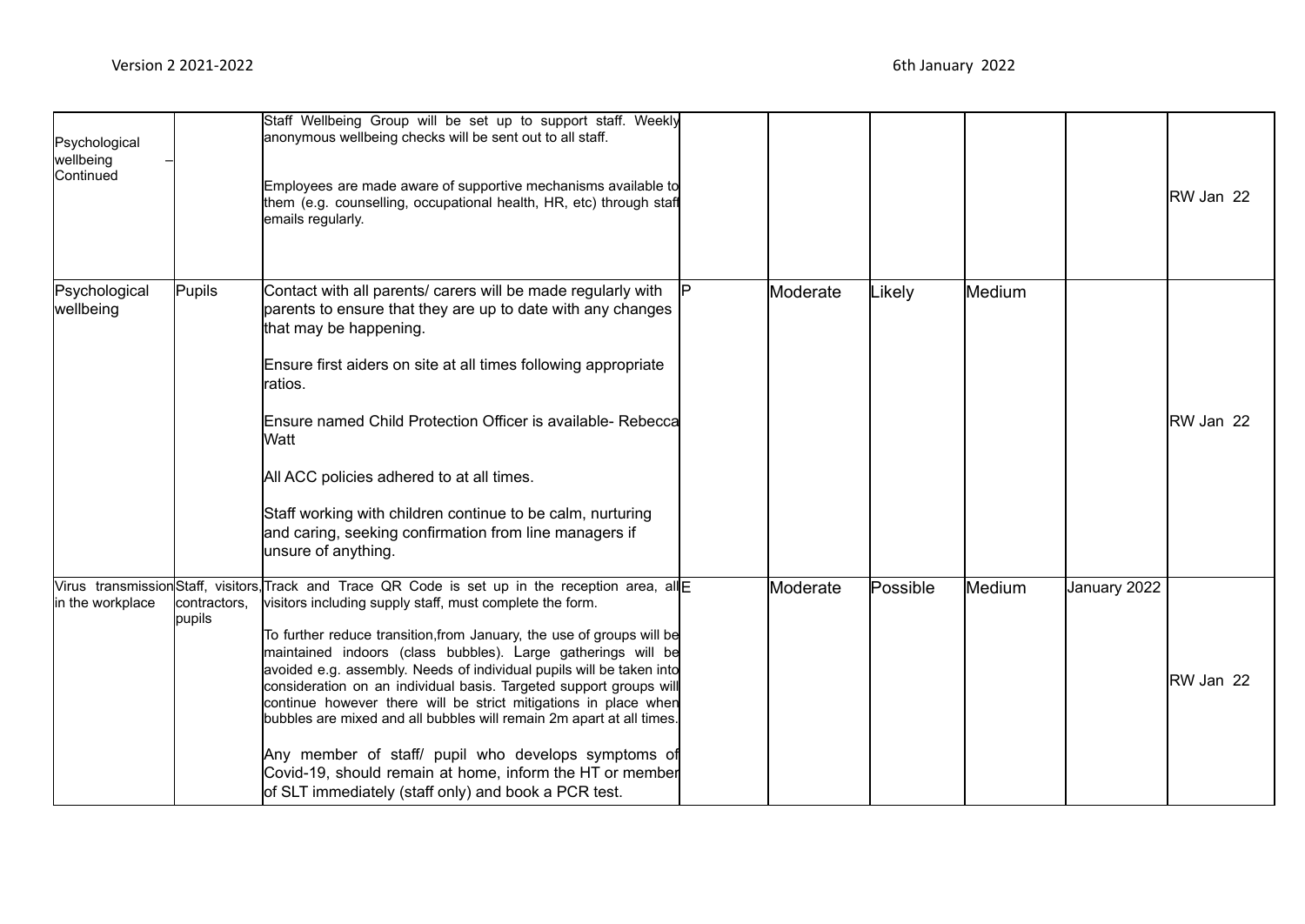|                                                     |        | If a member of staff/ pupil has been identified as a close<br>contact, they should follow government advice and book a<br>PCR test.                                                                                                                                                                                                                                            |  |  |           |
|-----------------------------------------------------|--------|--------------------------------------------------------------------------------------------------------------------------------------------------------------------------------------------------------------------------------------------------------------------------------------------------------------------------------------------------------------------------------|--|--|-----------|
|                                                     |        | If a member of staff/ pupil takes a lateral flow test and it<br>shows a negative result, they should record their results with<br>the NHS, inform the HT then self-isolate immediately for 10<br>days. They may return to school after 7 days if they produce<br>a negative lateral flow test on days 6 & 7.                                                                   |  |  |           |
| in the workplace - contractors,<br><b>Continued</b> | pupils | Staff are encouraged to take part in lateral flow testing twice a<br>Virus transmission Staff, visitors, week (Wednesday and Sunday). Results are recorded with the<br>NHS. Any positive lateral flow tests from staff are to be reported to<br>the HT immediately then a PCR test should be booked through the<br>government website. https://www.gov.uk/get-coronavirus-test |  |  |           |
|                                                     |        | From 17th December, schools should ask parents if their child has<br>tested positive from Covid-19 and parents will be reminded to<br>inform the school if they have a positive test. Contact tracers will<br>also remind parents to inform the school if there is a positive case<br>in their family.                                                                         |  |  | RW Jan 22 |
|                                                     |        | Once the school has been informed of a positive case, a 'low risk'<br>letter will be sent home to the class who are deemed as 'close<br>contacts'.                                                                                                                                                                                                                             |  |  |           |
|                                                     |        | Staff activities are segregated to promote 2 metres distance.                                                                                                                                                                                                                                                                                                                  |  |  |           |
|                                                     |        | All staff wear fluid-resistant face masks at all times when they may<br>be in breach of the 2M rule.                                                                                                                                                                                                                                                                           |  |  |           |
|                                                     |        | Staff wear additional PPE when working with children in close<br>proximity for 10 minutes or more, e.g. 1-1 PSA, SFL and when in<br>communal areas.                                                                                                                                                                                                                            |  |  |           |
|                                                     |        | Adequate training has been made on what PPE is required (i.e.<br>gloves, masks, aprons, Filtering Face Pieces (P3), goggles, the<br>correct donning/doffing of PPE and face fit testing.<br>https://aberdeencitycouncilo365.sharepoint.com/sites/Network-Edu<br>cationAberdeen/SitePages/PPE-Guidance-(2)-Update.aspx                                                          |  |  |           |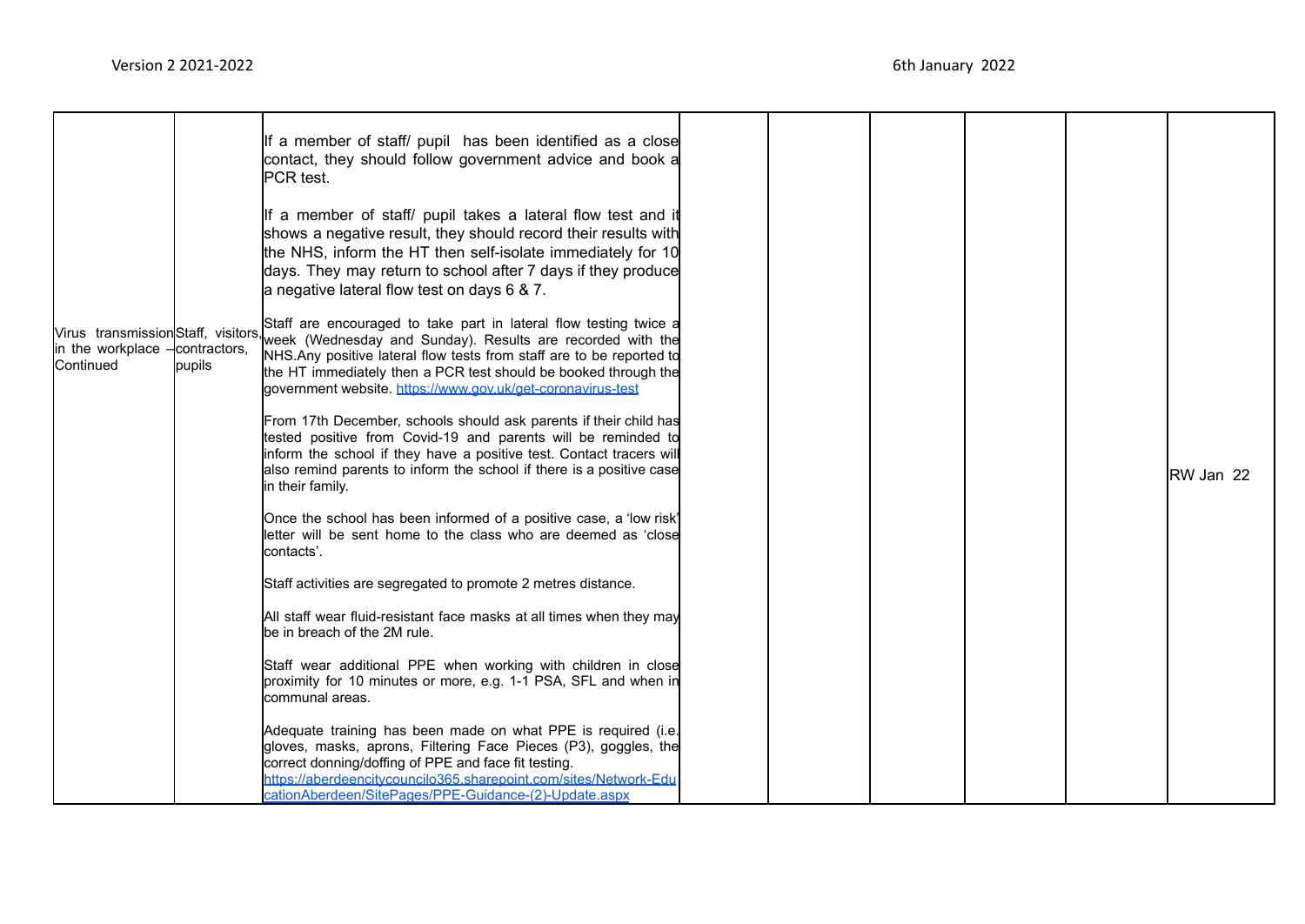| $\ln$ the workplace $\frac{1}{2}$ contractors,<br>Continued | pupils | All Parents are advised to wear masks when dropping off and<br>picking children up from school, maintaining 2m from each other at<br>all times<br>Virus transmission Staff, visitors, Alcohol hand gel has been placed at the entrances and in other<br>areas where they will be seen along with posters to support.<br>Staff have been instructed to clean their hands frequently, to wash<br>their hands with soap and water for at least 20 seconds followed by<br>the use of an alcohol-based hand sanitiser that contains at least<br>60-95% alcohol.<br>Staff are advised to bring their own provisions in for break and<br>lunch.<br>Social gathering amongst employees has been discouraged whilst<br>lat work.<br>Only 7 members of staff are allowed in the staff room at once. Staff<br>have been encouraged to eat in their Unit where possible. The<br>Kitchen/ Music room has been set up with chairs so staff can have<br>lunch there too. |  |  | RW Jan 22 |
|-------------------------------------------------------------|--------|-----------------------------------------------------------------------------------------------------------------------------------------------------------------------------------------------------------------------------------------------------------------------------------------------------------------------------------------------------------------------------------------------------------------------------------------------------------------------------------------------------------------------------------------------------------------------------------------------------------------------------------------------------------------------------------------------------------------------------------------------------------------------------------------------------------------------------------------------------------------------------------------------------------------------------------------------------------|--|--|-----------|
|                                                             |        | Staff discouraged from hand shaking and general close personal<br>greetings.<br>Parents are reminded of updated RA and mitigations in place<br>through regular newsletters.                                                                                                                                                                                                                                                                                                                                                                                                                                                                                                                                                                                                                                                                                                                                                                               |  |  |           |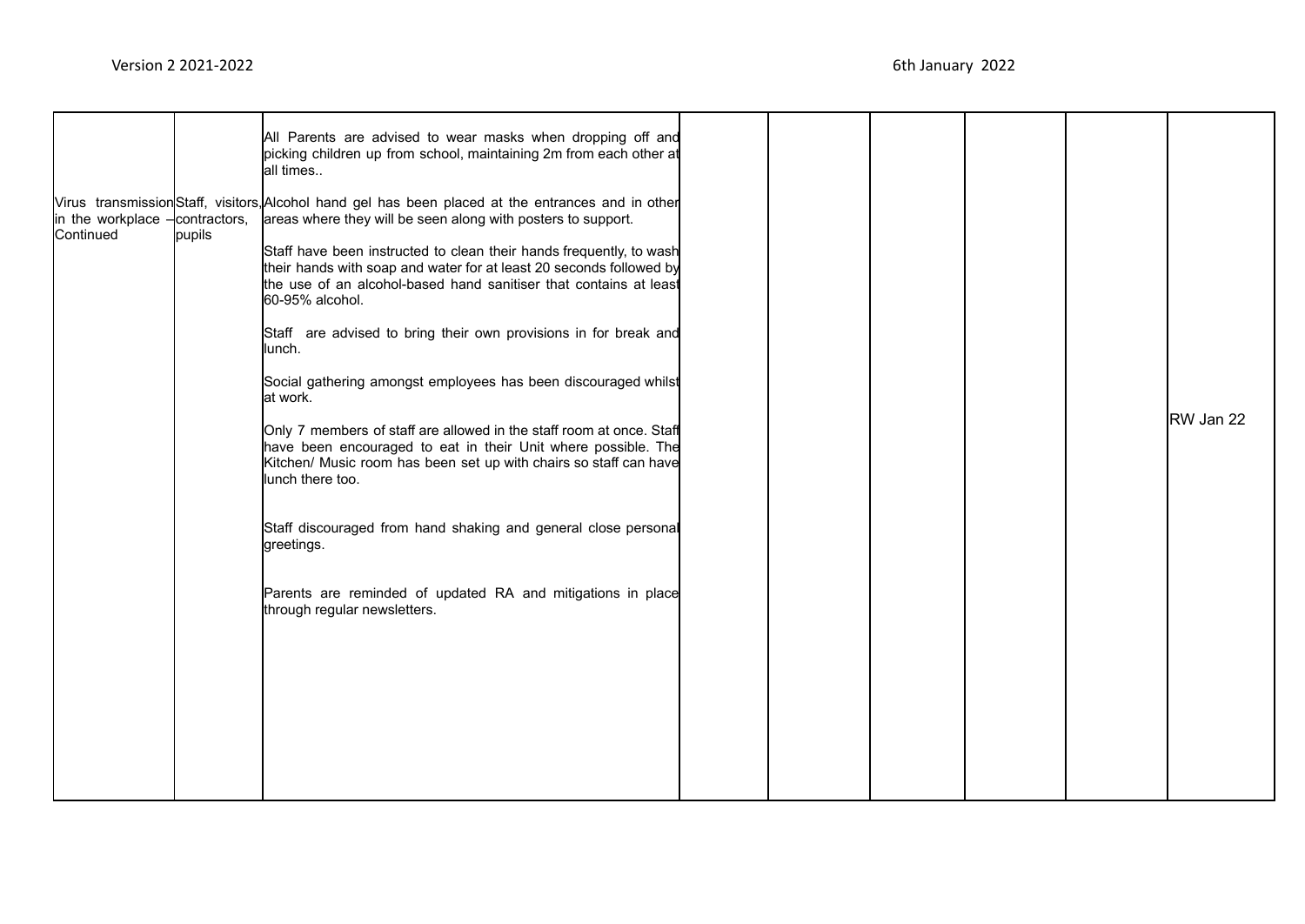| Someone entering Staff, visitors, those we work alongside us to provide their health and safety<br>policy/arrangements / or RAMS (risk assessment and method<br>the workplace with contractors, |           |
|-------------------------------------------------------------------------------------------------------------------------------------------------------------------------------------------------|-----------|
|                                                                                                                                                                                                 |           |
|                                                                                                                                                                                                 |           |
| statement) regarding COVID-19.<br>pupils<br>ICOVID-19                                                                                                                                           |           |
|                                                                                                                                                                                                 |           |
| Work with our supply chain to ensure that they're adopting good                                                                                                                                 |           |
| practices to prevent the spread of COVID-19 to discuss                                                                                                                                          |           |
| arrangements and control measures.                                                                                                                                                              |           |
|                                                                                                                                                                                                 |           |
| Staff/ parents should be aware of COVID-19 symptoms and regular                                                                                                                                 |           |
| reminders are sent out in emails and newsletters.                                                                                                                                               |           |
|                                                                                                                                                                                                 | RW Jan 22 |
| https://www.nhs.uk/conditions/coronavirus-covid-19/symptoms/                                                                                                                                    |           |
|                                                                                                                                                                                                 |           |
| Parents are encouraged to make contact by email / phone and not                                                                                                                                 |           |
| in person.                                                                                                                                                                                      |           |
|                                                                                                                                                                                                 |           |
| Anybody visiting site will be informed that they are not to enter if                                                                                                                            |           |
| they're experiencing COVID-19 symptoms and will be advised to                                                                                                                                   |           |
| self-isolate in line with government recommendations                                                                                                                                            |           |
|                                                                                                                                                                                                 |           |
| Staff and pupils will be informed to self-isolate if they have a person                                                                                                                         |           |
| living in the same household or if they've been in contact with                                                                                                                                 |           |
| someone displaying COVID-19 symptoms.                                                                                                                                                           |           |
|                                                                                                                                                                                                 |           |
| Peripatetic and supply staff should work in no more than 3 settings                                                                                                                             |           |
| lover the week.                                                                                                                                                                                 |           |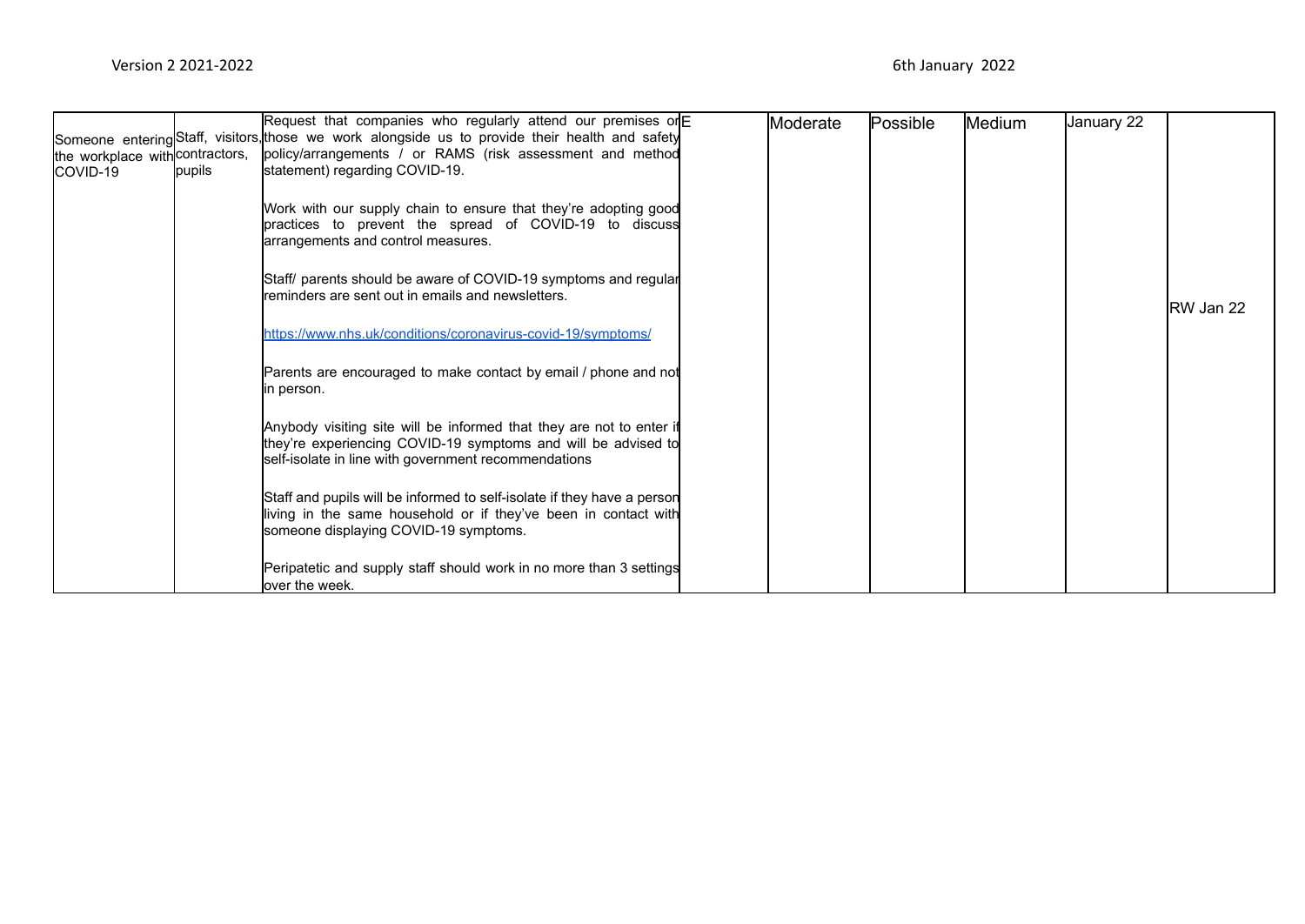| <b>Hazard</b>                                                            | <b>At Risk</b>                                            | <b>Control Measures</b>                                                                                                                                                                                                                                                                                                                                                                                                                                                                     |                                | <b>Probability Worst Case Outcome</b> |            |                                   |                                            |                                     |
|--------------------------------------------------------------------------|-----------------------------------------------------------|---------------------------------------------------------------------------------------------------------------------------------------------------------------------------------------------------------------------------------------------------------------------------------------------------------------------------------------------------------------------------------------------------------------------------------------------------------------------------------------------|--------------------------------|---------------------------------------|------------|-----------------------------------|--------------------------------------------|-------------------------------------|
| Consider:<br>work, risk<br>premises<br>equipment,<br>specific tasks etc. | People                                                    | at Control By: guards, training, supervision, safety equipment, EXISTING/<br>safe working procedures, hygiene monitoring etc.                                                                                                                                                                                                                                                                                                                                                               | <b>PROPOSED 'E'</b><br>lor 'P' | Possible<br>Outcome                   | Likelihood | <b>Risk</b><br><b>High</b><br>Low | rating: Proposed<br><b>MediumTimescale</b> | Action<br>Completed<br>Date/Initial |
| <b>Travel, Access &amp; Egress</b>                                       |                                                           |                                                                                                                                                                                                                                                                                                                                                                                                                                                                                             |                                |                                       |            |                                   |                                            |                                     |
| Travel to school<br>buildings                                            | Staff, pupils,<br>visitors<br>(agreed only<br>in advance) | Workers will be instructed to use their own transport for work<br>activities.<br>Workers reminded to wear a face covering if using public transport,<br>where applicable, using alternatives e.g. cycling, walking to work etc                                                                                                                                                                                                                                                              |                                | Minor                                 | Possible   | LOW                               | January 22                                 |                                     |
|                                                                          |                                                           | If public transport or car sharing cannot be avoided, staff or<br>pupils should be encouraged to follow current government<br>advice in respect of "face coverings".<br>Parking restrictions (no parent vehicles) to maintain social<br>distancing measures in place include agreed reverse parking<br>to limit possible exiting of cars from the same side.<br>Parents/carers are encouraged to adopt a 'Park and Stride'<br>approach, dropping off pupils at an appropriate distance from |                                |                                       |            |                                   |                                            | RW Jan 22                           |
|                                                                          |                                                           | the school.<br>On arrival at the site, pupils and staff will sanitise and then<br>thoroughly wash their hands at entrances for at least for 20<br>seconds immediately on entry to the workplace.<br>Walking and cycling being promoted where safe to do so.<br>For pupils using bicycles, bike racks will be available, but any<br>adults (e.g. non teaching staff) supervising / supporting pupils                                                                                         |                                |                                       |            |                                   |                                            |                                     |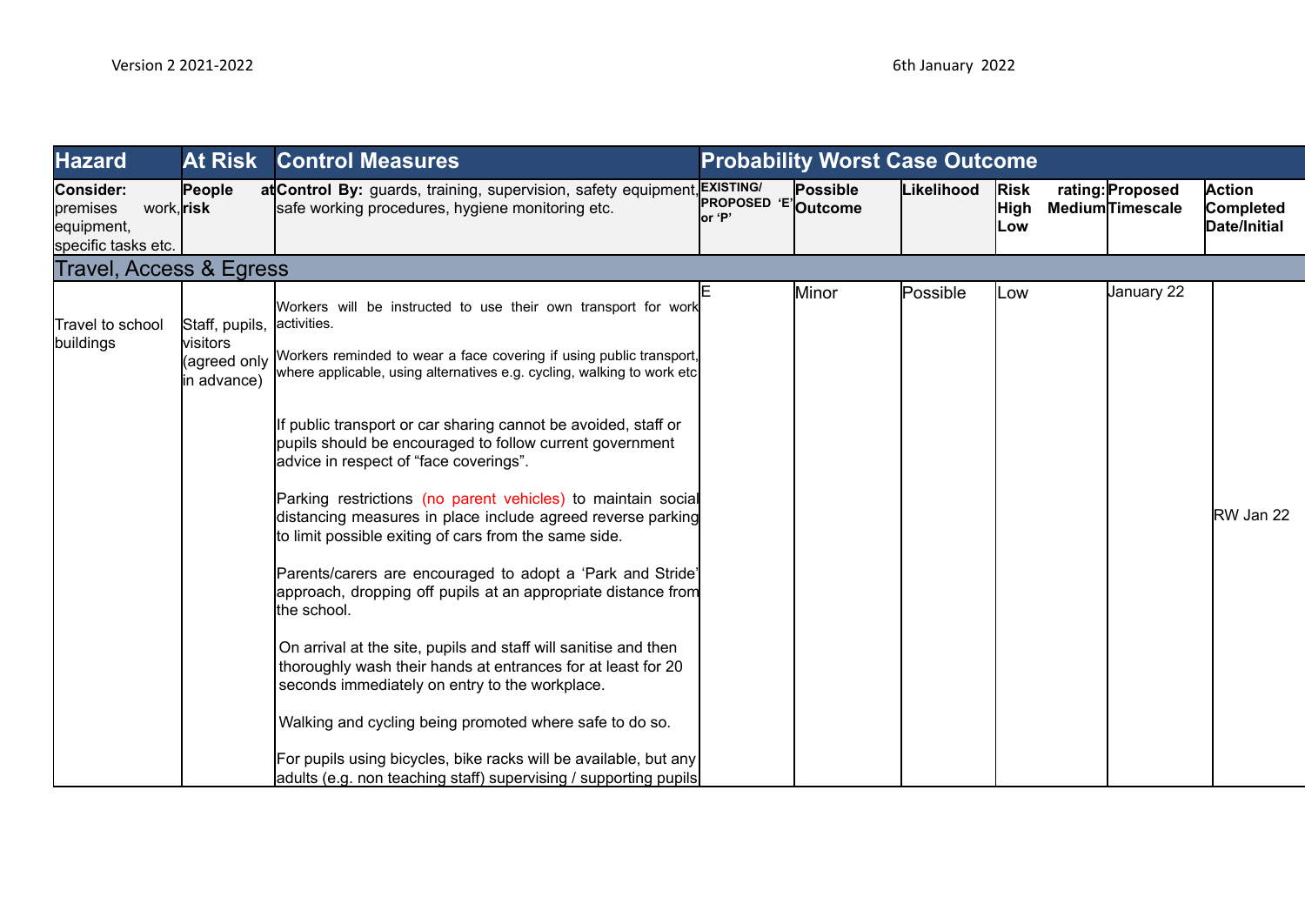|                 |                       | will need to maintain 2 m distancing between each other and<br>the pupils.                                                                                                                                                                                                                                                                                                                                                                                                                                                                                                                                                                                                                                                                                                                                                                                                                                                                                                                                                                                  |            |                   |        |                          |           |
|-----------------|-----------------------|-------------------------------------------------------------------------------------------------------------------------------------------------------------------------------------------------------------------------------------------------------------------------------------------------------------------------------------------------------------------------------------------------------------------------------------------------------------------------------------------------------------------------------------------------------------------------------------------------------------------------------------------------------------------------------------------------------------------------------------------------------------------------------------------------------------------------------------------------------------------------------------------------------------------------------------------------------------------------------------------------------------------------------------------------------------|------------|-------------------|--------|--------------------------|-----------|
| Driving at work | Staff,<br>Contractors | Staff roles that are required to car share are considered and P<br>whether this could continue.                                                                                                                                                                                                                                                                                                                                                                                                                                                                                                                                                                                                                                                                                                                                                                                                                                                                                                                                                             | Negligible | Very Unlikely Low |        | January 22               | RW Jan 22 |
| building        | pupils                | Entry and exit to Staff, visitors, Entry and exits to the building/site are planned and managed E<br>contractors, ito support physical distancing within the building.<br>Access and exit from the building involving signing in/out at<br>the reception will be digitally managed. Visitors will 'sign in'<br>using the QR code available at reception to access the digital<br>Track and Trace form<br>Pupils have been given identified entrances depending on<br>location of the first classroom to maintain physical distancing<br>from adults.<br>Parents will be encouraged to make contact by email / phone<br>and not in person where possible.<br>All visits should be pre-arranged.<br>Hand sanitiser is available in every work area and through<br>the building including access and egress areas where there<br>are no sink facilities.<br>Advisory hand washing signage displayed throughout the<br>building/site, especially at entrances and exits and where<br>people congregate.<br>Signs displayed, reviewed and replaced as necessary. | Moderate   | Possible          | Medium | June 2020 and<br>ongoing | RW Jan 22 |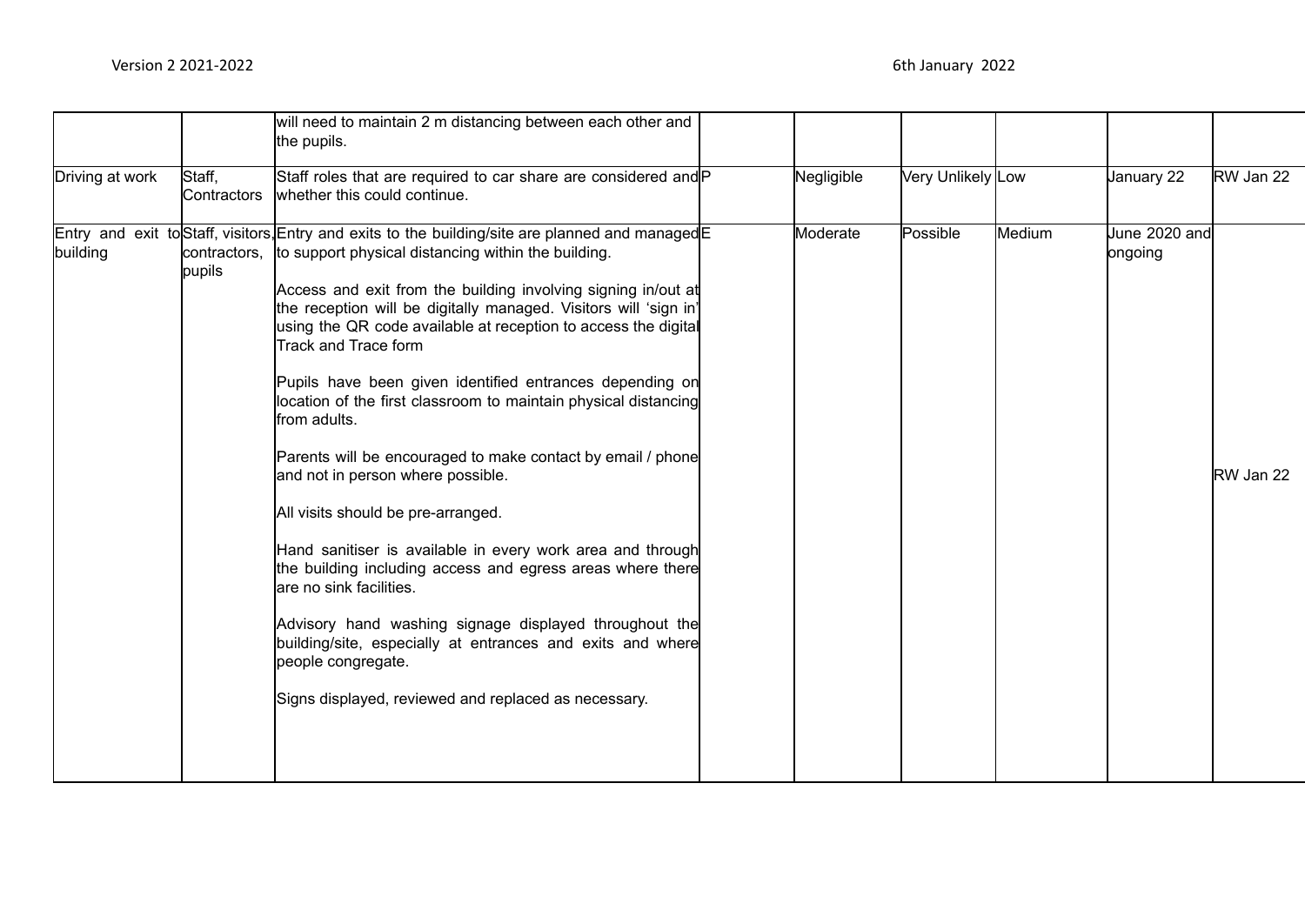| Orientation/<br>Training | Staff,<br>pupils,<br>visitors<br>(agreed<br>only in<br>advance) | Staff & pupils have completed the following training-<br>Social distancing and one-way system plans<br>Handwashing training<br><b>PPE Training</b><br>Updated First Aid Training (for relevant staff)<br>Updated Fire Evacuation Procedures (The latest<br>Guidance on these measures can be found by<br>clicking the following link Social Distancing<br>Guidelines).<br>All will take responsibility for challenging those not<br>following guidance.                                                                                                                                                                                                                                                                                                                                                             | P | Moderate | Possible        | Medium | <b>RW</b><br>Ongoing<br>Aug 21 |
|--------------------------|-----------------------------------------------------------------|---------------------------------------------------------------------------------------------------------------------------------------------------------------------------------------------------------------------------------------------------------------------------------------------------------------------------------------------------------------------------------------------------------------------------------------------------------------------------------------------------------------------------------------------------------------------------------------------------------------------------------------------------------------------------------------------------------------------------------------------------------------------------------------------------------------------|---|----------|-----------------|--------|--------------------------------|
| Personal<br>Hygiene      | Staff,<br>pupils,<br>visitors<br>(agreed<br>only in<br>advance) | Staff will follow good infection control guidance (Infection<br><b>Prevention and Control in Childcare Settings (Day Care</b><br>and Childminding Settings)<br>Handwashing procedure posters are displayed in areas<br>where handwashing takes place.<br>All pupils and staff will sanitise as they enter the school<br>then go straight to wash hands on entering setting.<br>Handwashing will be built into daily routine.<br>Employees or service users who suffer dry skin/dermatitis<br>will carry their own hand cream.<br>Where tissues are used they will be binned immediately,<br>then hands will be washed. Bins have been placed around<br>the school.<br>All will be encouraged and reminded to avoid touching<br>eyes, nose and mouth with unwashed hands and to cough<br>directly to crook of elbow. | P | Moderate | <b>Unlikely</b> | Medium | RW Jan 22                      |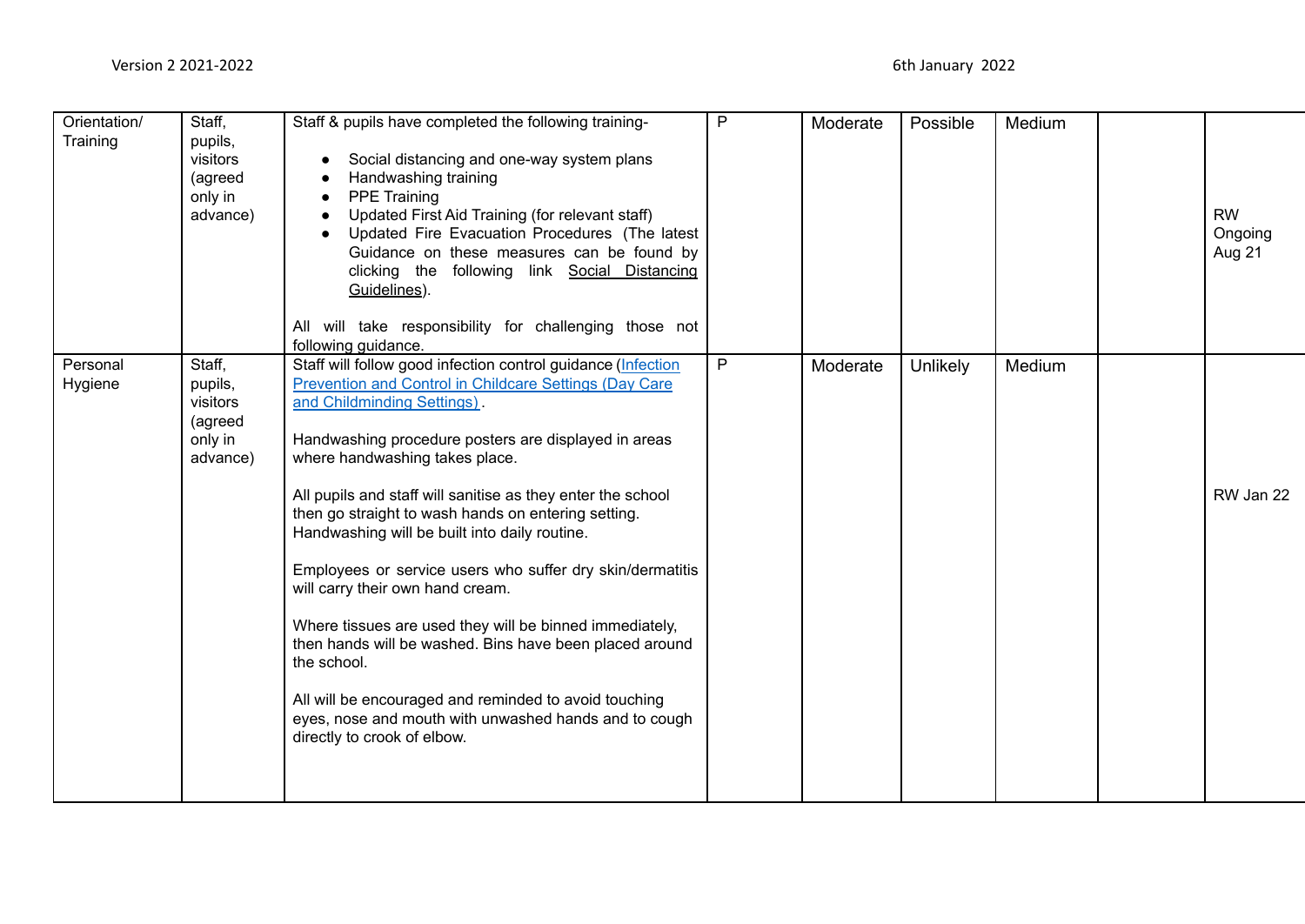|                              |                                                                 | All children, young people and staff will wash their hands<br>with soap and water for at least 20 seconds, or use an<br>alcohol-based hand sanitiser.<br>Handwashing will take place:<br>When entering the building (and returning after<br>lunchtime)<br>After using the toilet<br>Before and after eating or handling food<br>Before leaving the building/getting into their car,<br>After blowing the nose<br>After sneezing or coughing<br>When changing classroom<br>Prior to entering school transport<br>When arriving home |   |          |          |        | RW Jan 22 |
|------------------------------|-----------------------------------------------------------------|------------------------------------------------------------------------------------------------------------------------------------------------------------------------------------------------------------------------------------------------------------------------------------------------------------------------------------------------------------------------------------------------------------------------------------------------------------------------------------------------------------------------------------|---|----------|----------|--------|-----------|
| Maintaining 2m<br>distancing | Staff,<br>pupils,<br>visitors<br>(agreed<br>only in<br>advance) | Social distancing while at work is maintained by continuing<br>to limit social interactions.<br>The Teaching Room adjacent to the Office has been<br>identified as the isolation area where pupils can wait until<br>their parents appear to collect them through the main<br>entrance.                                                                                                                                                                                                                                            | P | Moderate | Possible | Medium |           |
|                              |                                                                 | Social gathering amongst employees<br>has<br>been<br>discouraged whilst at work. Staffroom altered and numbers<br>limited to take account of social distancing and to provide a<br>rest area for staff. The Music Room has been set up as a<br>2nd staffroom.                                                                                                                                                                                                                                                                      |   |          |          |        | RW Jan 22 |
|                              |                                                                 | Staff keep in touch through remote technology- Email,<br>Google Meet, Teams & What's App.<br>Any external visitors to the school will be sent a copy of<br>this risk assessment to read before entering the building.                                                                                                                                                                                                                                                                                                              |   |          |          |        |           |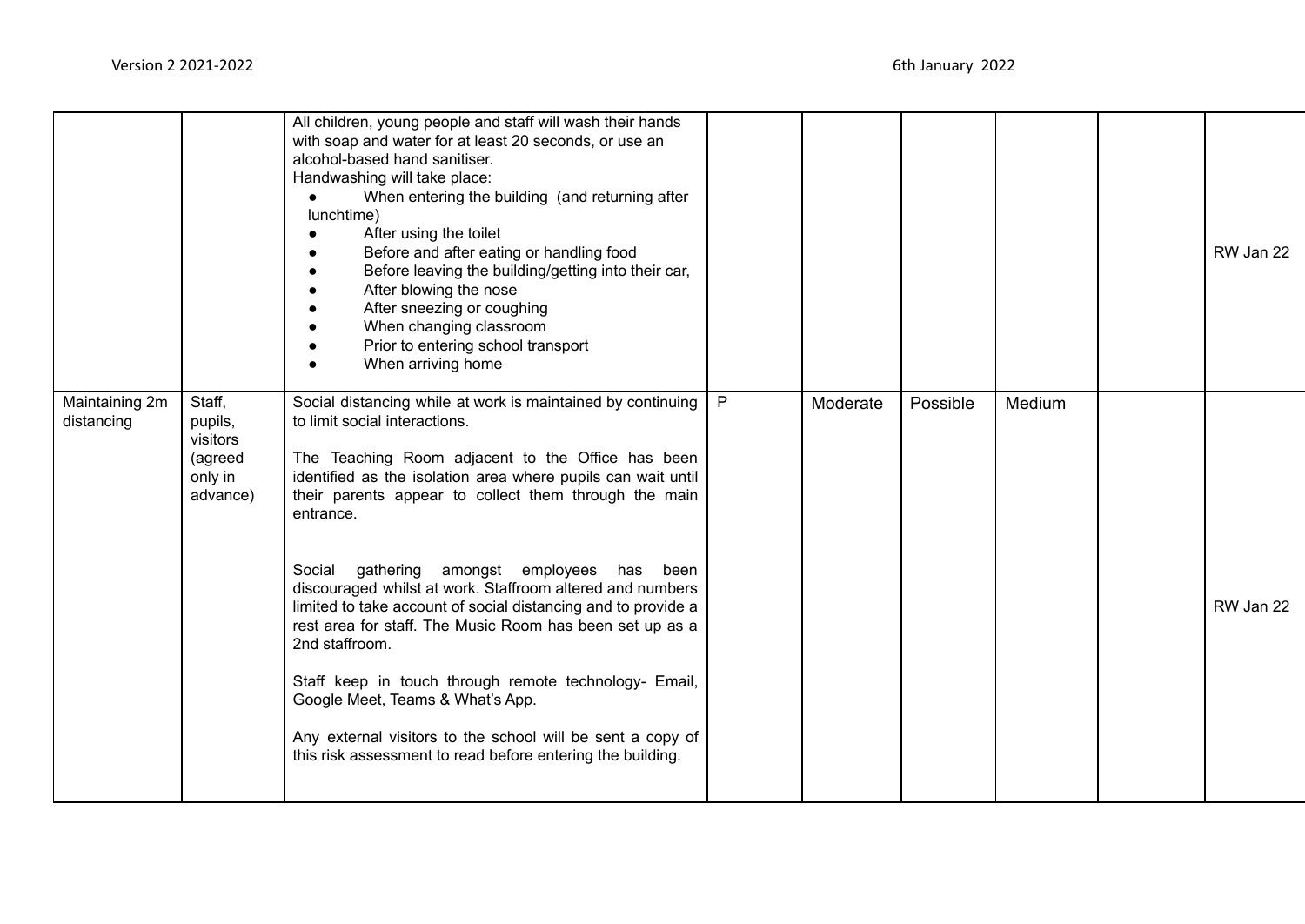|  | Staff activities are segregated to promote 2 meters<br>distance.                                                                                                                                                                                                               |  |  |           |
|--|--------------------------------------------------------------------------------------------------------------------------------------------------------------------------------------------------------------------------------------------------------------------------------|--|--|-----------|
|  | A one-way flow system of keeping left when moving<br>around corridors and stairs is implemented and visual aids,<br>such as floor markings, signage are used for maintaining<br>two meters distance.                                                                           |  |  |           |
|  | Ongoing reminders will be given to staff to maintain 2m<br>distancing where possible.                                                                                                                                                                                          |  |  |           |
|  | Physical contact will be minimised and only take place<br>where a risk assessment has been completed and<br>appropriate PPE arrangements in place (Education PPE<br>Guidance to be followed).                                                                                  |  |  |           |
|  | Emergency evacuation procedures/ fire drill & muster point<br>updated and shared with employees / service users prior to<br>or on day of entry.                                                                                                                                |  |  | RW Jan 22 |
|  | Items that come into contact with your mouth such as cups<br>& bottles will not be shared.                                                                                                                                                                                     |  |  |           |
|  | Resources will be regularly wiped down between use with<br>wipes provided.                                                                                                                                                                                                     |  |  |           |
|  | The outdoor areas will be used daily, for at least an hour<br>where possible with all classes, to support social<br>distancing and staff will plan for this.                                                                                                                   |  |  |           |
|  | Social / activity gatherings amongst pupils have been<br>restricted so that spaces / areas do not become crowded<br>by limiting the size of pupil groups for the duration of the<br>school day. Large group activities such as assemblies,<br>drama, etc. will not take place. |  |  |           |
|  |                                                                                                                                                                                                                                                                                |  |  |           |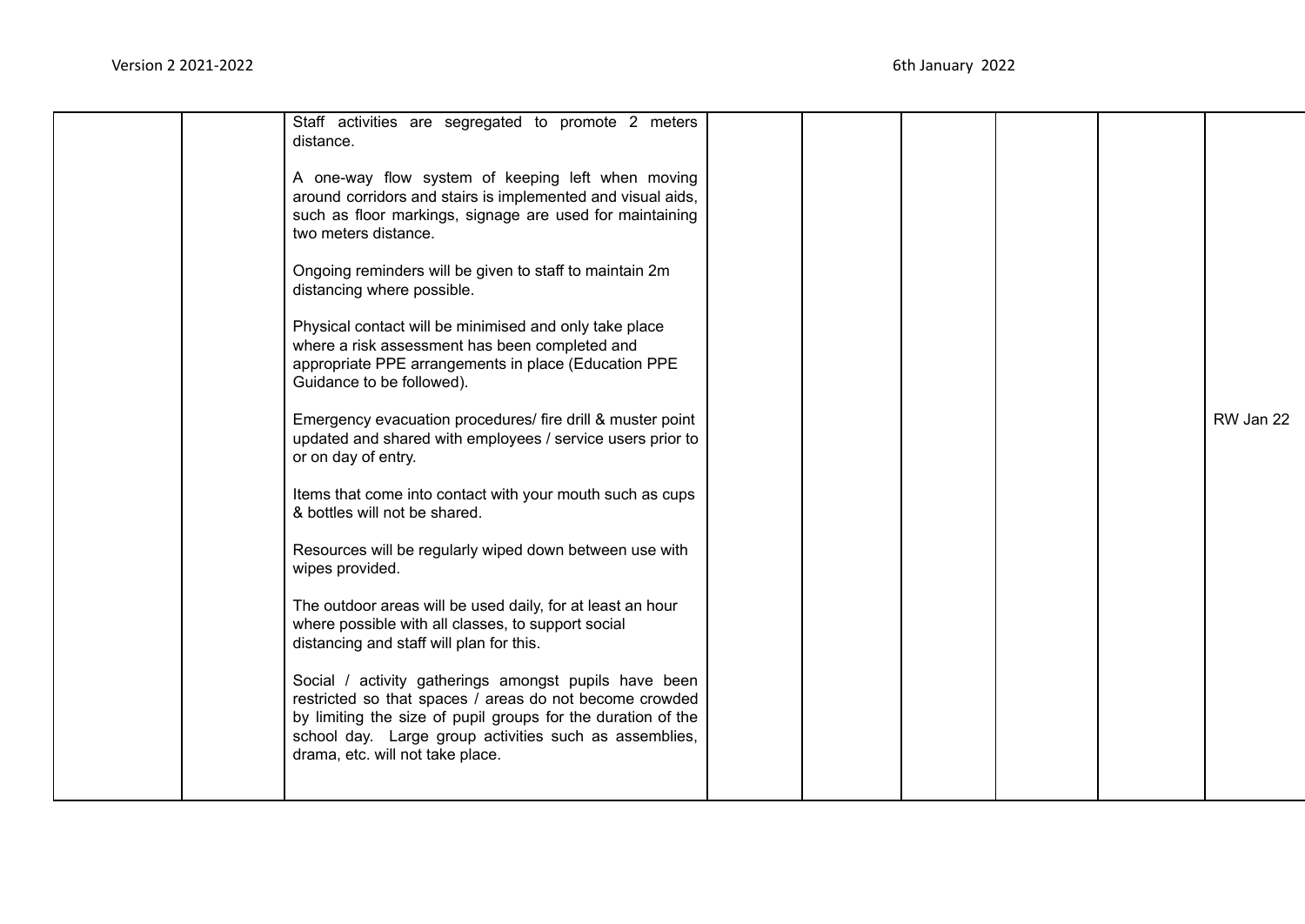|                        |                                                                 | All staff to monitor practice and alert SLT of any potential<br>risks. This will trigger a review of this risk assessment.<br>If a service user refuses to comply with ACC risk<br>assessment, they will be asked to work from home.<br>The number of staff within each area is limited as<br>appropriate with regard to the 2m distancing rule.<br>Nursery, P1 & P2 follow the ELC guidance.<br>SFL Staff who work with children in close contact will<br>conduct the following steps; |              |          |          |        |           |
|------------------------|-----------------------------------------------------------------|-----------------------------------------------------------------------------------------------------------------------------------------------------------------------------------------------------------------------------------------------------------------------------------------------------------------------------------------------------------------------------------------------------------------------------------------------------------------------------------------|--------------|----------|----------|--------|-----------|
|                        |                                                                 | PPE will be worn.<br>$\mathbf{r}$<br>Surfaces and touchpoints in SNUGs will be wiped<br>down and cleaned between each group of<br>children.<br>When pupils first enter the SNUGs they should<br>wash their hands then sanitise before completing<br>any task.<br>Pupils should wash their hands then sanitise<br>before leaving the SNUG.<br>Resources used should be regularly cleaned with                                                                                            |              |          |          |        | RW Jan 22 |
|                        |                                                                 | the alcohol wipes.                                                                                                                                                                                                                                                                                                                                                                                                                                                                      |              |          |          |        |           |
| Dining<br>arrangements | Staff,<br>pupils,<br>visitors<br>(agreed<br>only in<br>advance) | Staff and pupils should bring their own snack etc<br>Lunch rota is in place to ensure children are spread out.<br>Classes sit at the same table each day in the lunch hall.<br>Children will take jackets to Gym Hall so they can head<br>outside once they have finished their lunch.                                                                                                                                                                                                  | $\mathsf{P}$ | Moderate | Possible | Medium | RW Jan 22 |
|                        |                                                                 | Class bubbles should remain together as they enter and<br>leave the Gym Hall for lunch.<br>Any staff or pupils leaving the site must comply with social<br>distancing guidelines for shops and takeaways.                                                                                                                                                                                                                                                                               |              |          |          |        |           |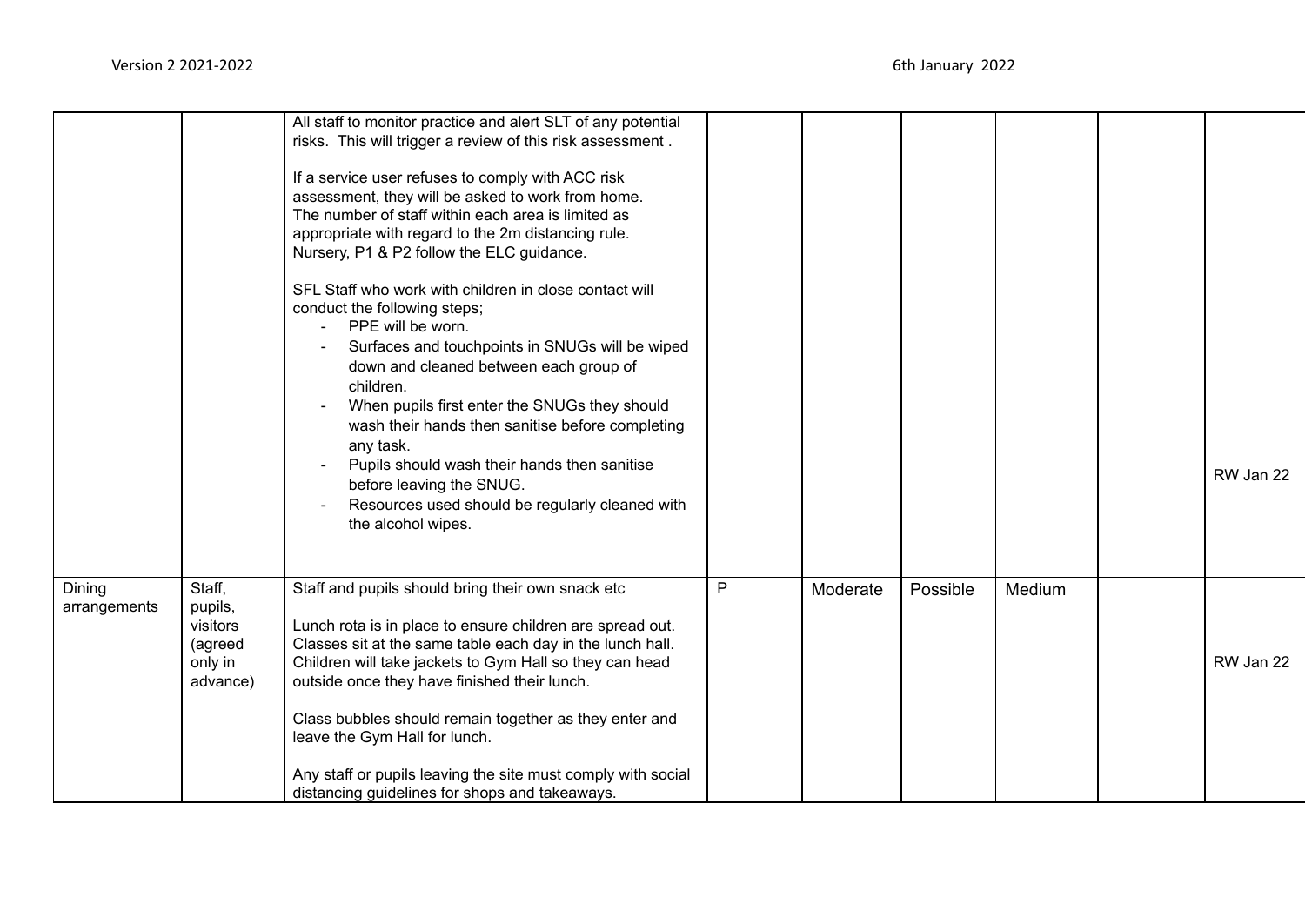| Use of Toilets                                   | Staff,<br>pupils,<br>visitors<br>(agreed<br>only in<br>advance) | Supervision of pupils at break times – maintenance of 2 m<br>distancing between adults.<br>2 pupils in the toilets at a time. A cubicle will be closed off<br>where necessary.<br>There will be a strong emphasis on hand washing after<br>visiting the toilet, and hand washing may require to be<br>supervised for younger children. All children will be<br>encouraged to hand wash when returning to class.<br>There will be a visual system in place for staff toilets too.                                                                                                                                                                                                                                                                                                                                                                                                                                                                                                 | $\mathsf{P}$ | Moderate | Unlikely | Medium | RW Janu 22 |
|--------------------------------------------------|-----------------------------------------------------------------|----------------------------------------------------------------------------------------------------------------------------------------------------------------------------------------------------------------------------------------------------------------------------------------------------------------------------------------------------------------------------------------------------------------------------------------------------------------------------------------------------------------------------------------------------------------------------------------------------------------------------------------------------------------------------------------------------------------------------------------------------------------------------------------------------------------------------------------------------------------------------------------------------------------------------------------------------------------------------------|--------------|----------|----------|--------|------------|
| Employees /<br>Service user<br>becomes<br>unwell | Staff,<br>pupils,<br>visitors<br>(agreed<br>only in<br>advance) | In line with procedures and guidance, only allow<br>employees and service users in good health to be in the<br>setting.<br>If someone develops any of the symptoms:<br>a high temperature - this means you feel hot to touch<br>on your chest or back (you do not need to measure<br>your temperature)<br>a new, continuous cough - this means coughing a lot<br>$\bullet$<br>for more than an hour, or 3 or more coughing episodes<br>in 24 hours (if you usually have a cough, it may be<br>worse than usual)<br>loss or change to your sense of smell or taste - this<br>means you've noticed you cannot smell or taste<br>anything, or things smell or taste different to normal<br>Follow current NHS guidance<br>https://www.nhs.uk/conditions/coronavirus-covid-19/<br>All school staff will be asked to familiarise themselves with<br>the local Test, Trace, Isolate and Support Strategy.<br>Follow procedures to remove from setting where someone<br>becomes unwell. | P            | Moderate | Possible | Medium | RW Jan 22  |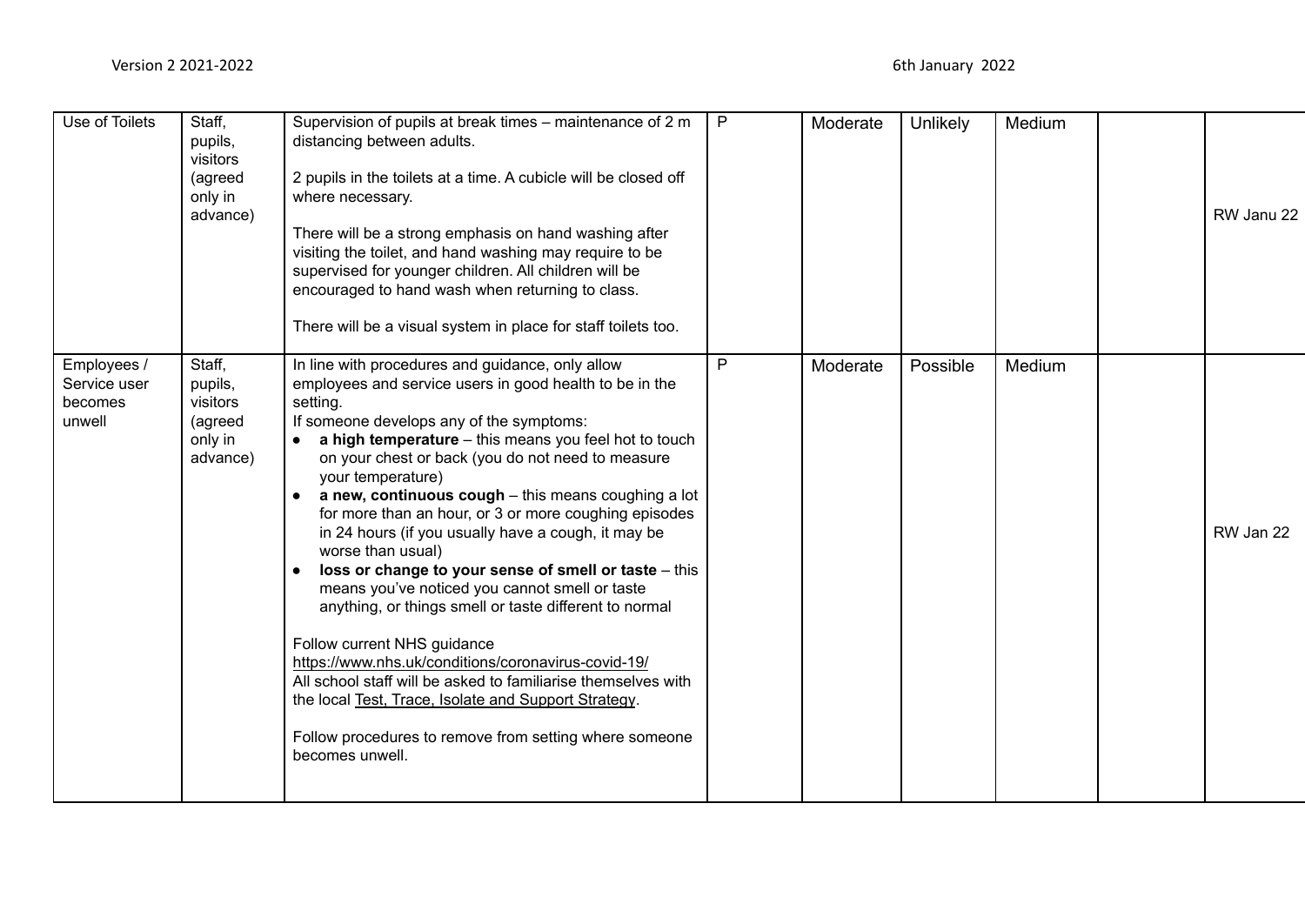|                                      |                        | <b>Staff Member</b><br>Immediately leave the building and go directly home.<br>$\bullet$<br>Arrangements will be made for class cover.<br><b>Pupil</b><br>Isolation area - Teacher Room<br>$\bullet$<br>Emergency contact list accessible and up to date<br>$\bullet$<br>Request for immediate collection by parents/carers<br>$\bullet$<br>On collection, immediately leave the building through<br>$\bullet$<br>the front door and go directly home<br>Facilities will be informed and appropriate cleaning<br>$\bullet$<br>carried out<br>If pupil was in a classroom the class should be<br>$\bullet$<br>removed to the Gym Hall until the cleaning has been<br>completed.                             |                 |                 |               |           |
|--------------------------------------|------------------------|------------------------------------------------------------------------------------------------------------------------------------------------------------------------------------------------------------------------------------------------------------------------------------------------------------------------------------------------------------------------------------------------------------------------------------------------------------------------------------------------------------------------------------------------------------------------------------------------------------------------------------------------------------------------------------------------------------|-----------------|-----------------|---------------|-----------|
| <b>Cleaning and hygiene measures</b> |                        |                                                                                                                                                                                                                                                                                                                                                                                                                                                                                                                                                                                                                                                                                                            |                 |                 |               |           |
| Cleaning<br>Frequency                | contractors,<br>pupils | Staff, visitors, The ongoing cleaning frequency is made sufficient enough such that<br>cleaning can be undertaken daily and supplementary sanitisation by<br>janitorial staff when site/building/premises is occupied.                                                                                                                                                                                                                                                                                                                                                                                                                                                                                     | <b>Moderate</b> | Possible        | <b>Medium</b> | RW Jan 22 |
| Commonly<br>touched surfaces         | contractors,<br>pupils | Staff, visitors, All hand contact points are cleaned at least twice throughout the day<br>including, door handles, light switches, furniture, handrails, IT<br>equipment, desks, phones, flush plates, taps, dispensers, toilets,<br>canteen / food preparation areas.<br>Where practical, curtains and blinds are removed to minimise the<br>areas where viruses can be difficult or time consuming to remove.<br>Blinds kept open if they cannot be removed.<br>Appropriate cleaning products are used during daily preventative<br>clean regime.<br>Staff to wipe common pieces of equipment such as<br>printers/scanners/faxes and use only dedicated work equipment on<br>the workstations after use. | <b>Moderate</b> | <b>Possible</b> | <b>Medium</b> | RW Jan 22 |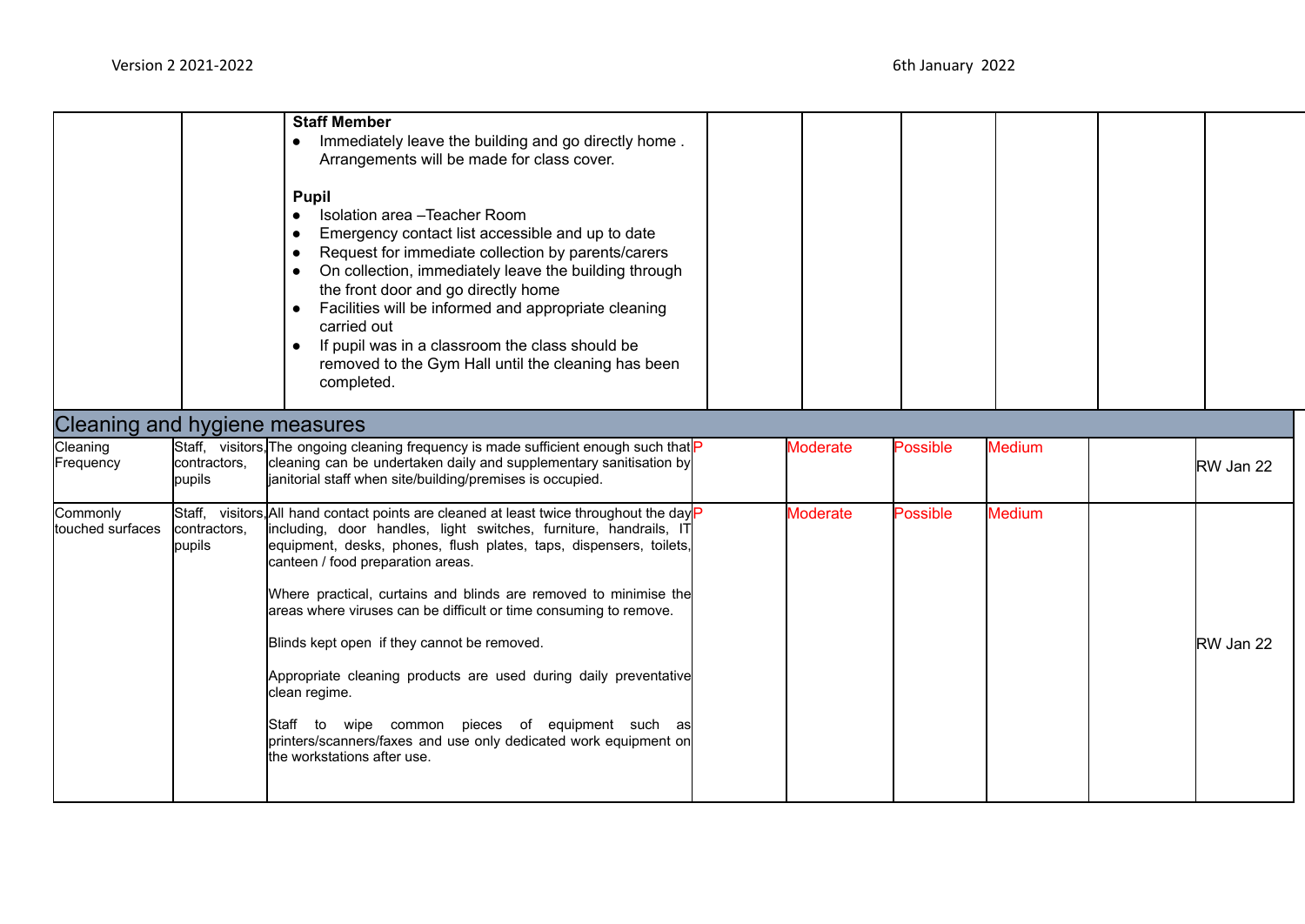| lUse of<br>products | contractors,<br>pupils           | Persons undertaking the cleaning have been instructed with clear<br>cleaning Staff, visitors, safe usage instructions.<br>The relevant Safety Data Sheet and COSHH assessment is<br>Iprovided for the substances in use<br>Correct PPE is provided for the use of cleaning materials                                                                                                                                                                                                         | <b>Moderate</b> | <b>Possible</b> | <b>Medium</b> | In place from<br>August and<br><b>longoing</b> | RW Jan 22 |
|---------------------|----------------------------------|----------------------------------------------------------------------------------------------------------------------------------------------------------------------------------------------------------------------------------------------------------------------------------------------------------------------------------------------------------------------------------------------------------------------------------------------------------------------------------------------|-----------------|-----------------|---------------|------------------------------------------------|-----------|
| Housekeeping        | Staff,<br>Contractors,<br>pupils | Appropriate cleaning products are provided, so that staff can<br>frequently clean their work stations during the day. Desks will be<br>wiped twice a day using COVID spray and blue roll- break and<br>llunch.Staff will wear PPE when they wipe.<br>Staff provided with waste bins lined with a plastic bag so that they<br>can be emptied without contacting the contents.<br>Staff are instructed that the emptying of bins and wastepaper<br>baskets should be followed by hand washing. | Moderate        | <b>Possible</b> | <b>Medium</b> | In place from<br>August and<br><b>longoing</b> | RW Jan 22 |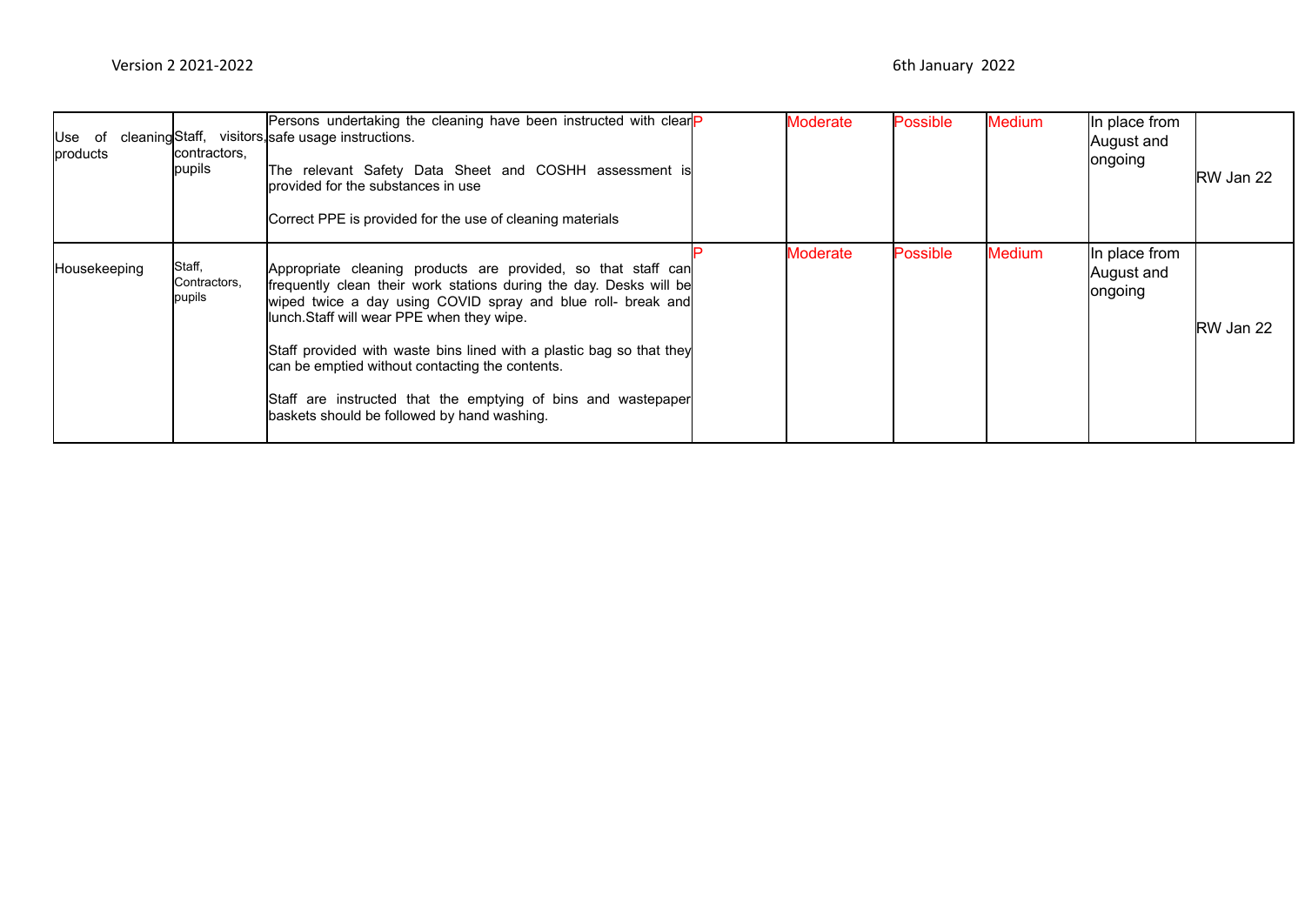| <b>HAZARD</b>                                                                                 |                        | <b>AT RISKCONTROL MEASURES</b>                                                                                                                                                                                                                                                                                                                                                                                                                                                                                                                                                                                                                                                                                                                          |                        |          |            | <b>PROBABILITY WORST CASE OUTCOME</b>                  |             |                                                            |
|-----------------------------------------------------------------------------------------------|------------------------|---------------------------------------------------------------------------------------------------------------------------------------------------------------------------------------------------------------------------------------------------------------------------------------------------------------------------------------------------------------------------------------------------------------------------------------------------------------------------------------------------------------------------------------------------------------------------------------------------------------------------------------------------------------------------------------------------------------------------------------------------------|------------------------|----------|------------|--------------------------------------------------------|-------------|------------------------------------------------------------|
| <b>Consider:</b><br>premises<br>work, <b>risk</b><br>equipment,<br>specific<br>tasks<br>letc. | People                 | atControl<br><b>By:</b> guards,<br>training,<br>supervision,<br>equipment, safe working procedures, hygiene monitoring PRPOSED 'E' Outcome<br>letc.                                                                                                                                                                                                                                                                                                                                                                                                                                                                                                                                                                                                     | safety <b>EXISTING</b> | Possible | Likelihood | Risk rating: Proposed<br>High Medium Timescale<br>lLow |             | <b>Action</b><br><b>Completed</b><br>Date/Initial          |
|                                                                                               |                        | Fire Safety Systems / Emergency Lighting - Responsible person has carried out checks on your building in the below areas. Guidance on this topic can be accessed here                                                                                                                                                                                                                                                                                                                                                                                                                                                                                                                                                                                   |                        |          |            |                                                        |             |                                                            |
| Fire, heat, burns, Staff, visitors, following areas:<br>smoke inhalation                      | contractors.<br>pupils | Responsible person has carried out checks on your building in the P<br>Emergency lighting suitable, sufficient and maintained.<br>Suitable number fire extinguishers available in required locations.<br>Fire hoses available and operational (If installed).<br>The sprinkler system including head's maintained (if fitted).<br>Dry / wet risers inspected and maintained (if installed).<br>Fire blankets available in required location.<br>Fire alarm and detection system for the building tested, inspected<br>land maintained.<br>Means of escape clear.<br>Fire doors provided and maintained in good working order.<br>Building has suitable lightening conductors / protection.<br>The fire risk assessment suitable & sufficient / current. |                        | Extreme  | Possible   | Medium                                                 | August 2020 | <b>Checks</b><br>completed by<br><b>ACC</b><br>Aug<br>2021 |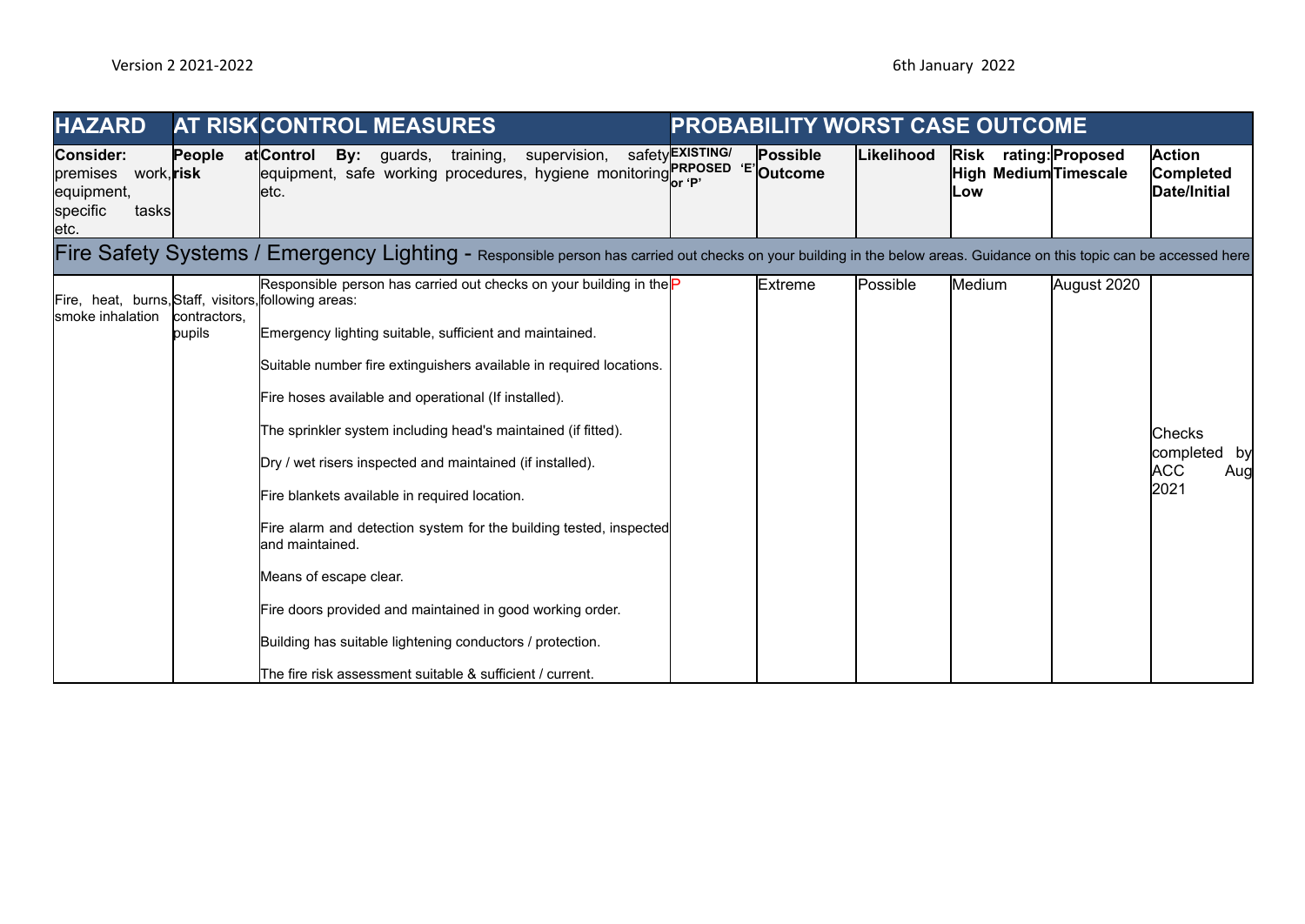| <b>HAZARD</b>                                                                          |                        | <b>AT RISKCONTROL MEASURES</b>                                                                                                                                                                                                                                                                                                                                                                                                                                                                                                                                                                                                                                                                                                                                          |                         |                 |            | <b>PROBABILITY WORST CASE OUTCOME</b>                        |                                                            |
|----------------------------------------------------------------------------------------|------------------------|-------------------------------------------------------------------------------------------------------------------------------------------------------------------------------------------------------------------------------------------------------------------------------------------------------------------------------------------------------------------------------------------------------------------------------------------------------------------------------------------------------------------------------------------------------------------------------------------------------------------------------------------------------------------------------------------------------------------------------------------------------------------------|-------------------------|-----------------|------------|--------------------------------------------------------------|------------------------------------------------------------|
| Consider:<br>premises<br>work, <b>risk</b><br>equipment,<br>specific<br>tasks<br>letc. | People                 | atControl<br>supervision,<br><b>By:</b> guards, training,<br>equipment, safe working procedures, hygiene monitoring or 'P' Outcome<br>letc.                                                                                                                                                                                                                                                                                                                                                                                                                                                                                                                                                                                                                             | safety <b>EXISTING/</b> | <b>Possible</b> | Likelihood | Risk rating: Proposed<br>High Medium Timescale<br><b>Low</b> | <b>Action</b><br>Completed<br>Date/Initial                 |
|                                                                                        |                        | Ventilation / Humidity / Lighting & Heating Responsible person has carried out checks on your building in the below areas. Guidance on this topic can be accessed here                                                                                                                                                                                                                                                                                                                                                                                                                                                                                                                                                                                                  |                         |                 |            |                                                              |                                                            |
| Temperature/<br><b>Humidity</b>                                                        | contractors.<br>pupils | Staff, visitors, Workplace temperatures are not too hot or too cold (at least 17<br>degrees Celsius).<br>Measures can be taken to control temperature extremes and/or<br>humidity levels such as through computerised EHAV system.                                                                                                                                                                                                                                                                                                                                                                                                                                                                                                                                      |                         | lMinor          | lPossible  | Low                                                          | <b>Checks</b><br>completed by<br><b>ACC</b><br>Aug<br>2021 |
| <b>Nentilation</b>                                                                     | contractors.<br>pupils | Staff, visitors, Natural ventilation is available in the workplace, e.g.<br>windows or open doorways.<br>The ACC Ventilation Flow Chart is available in each classroom<br>area to guide staff to follow the correct procedures with regards to<br>the temperature of the room/ correct air flow.<br>If natural ventilation is insufficient, ventilators, fans or air<br>conditioners provided to ensure a consistent flow of fresh air.<br>Air exchange rate of the air handling system meet standard<br>requirements for the occupants in the building.<br>Ventilation systems have been adequately maintained and<br>serviced.<br>Co2 monitors are used in each class at least once a week. Any<br>readings that are below 1700mph will be reported to the authority. |                         | Minor           | Possible   | LOW                                                          | <b>Checks</b><br>completed by<br><b>ACC</b><br>Aug<br>2021 |

**HAZARD AT RISKCONTROL MEASURES PROBABILITY WORST CASE OUTCOME**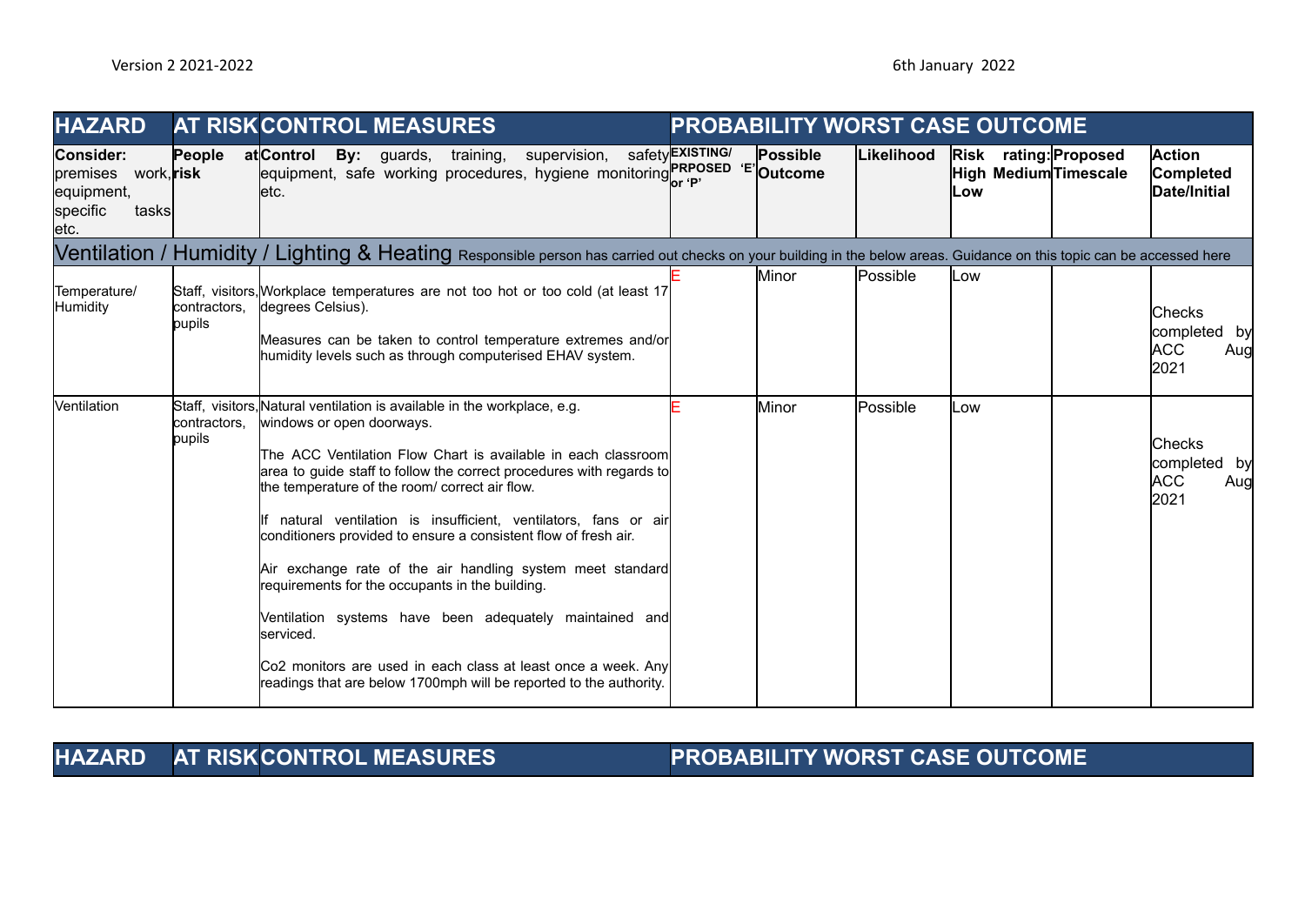| Consider:<br>work, <b>risk</b><br>premises<br>equipment,<br>specific<br>tasksl<br>letc. | People                 | training,<br>supervision,<br>atlControl<br><b>By:</b> guards,<br>equipment, safe working procedures, hygiene monitoring PRPOSED 'E' Outcome<br>letc.                                                                                                                                                                                           | safetyEXISTING/ | <b>Possible</b> | lLikelihood | <b>Risk</b><br>High Medium Timescale<br>lLow | rating: Proposed | <b>Action</b><br>Completed<br>Date/Initial          |
|-----------------------------------------------------------------------------------------|------------------------|------------------------------------------------------------------------------------------------------------------------------------------------------------------------------------------------------------------------------------------------------------------------------------------------------------------------------------------------|-----------------|-----------------|-------------|----------------------------------------------|------------------|-----------------------------------------------------|
|                                                                                         |                        | Gas Installations - Responsible person has carried out checks on your building in the below areas. Guidance on this topic can be accessed here                                                                                                                                                                                                 |                 |                 |             |                                              |                  |                                                     |
| <b>IGas Installations</b>                                                               | contractors.<br>pupils | Staff, visitors, Gas installations e.g. boilers been inspected, tested and P<br>maintained at required frequencies.<br>Adequate ventilation available next to gas installations.<br>Gas isolation control switches available and clearly identified.<br>Supplier's emergency contact number clearly<br>displayed,<br>lun-obscured and legible. |                 | <b>Extreme</b>  | Possible    | <b>High</b>                                  | August 2020      | <b>Checks</b><br>completed by<br>ACC<br>Aug<br>2021 |
|                                                                                         |                        | Gas cylinders being used safely (if used).                                                                                                                                                                                                                                                                                                     |                 |                 |             |                                              |                  |                                                     |

| <b>HAZARD</b>                                                                          |                        | <b>AT RISKCONTROL MEASURES</b>                                                                                                                                                                                                                                  |           |              |                        |          |                 | <b>PROBABILITY WORST CASE OUTCOME</b>       |                  |                                                        |
|----------------------------------------------------------------------------------------|------------------------|-----------------------------------------------------------------------------------------------------------------------------------------------------------------------------------------------------------------------------------------------------------------|-----------|--------------|------------------------|----------|-----------------|---------------------------------------------|------------------|--------------------------------------------------------|
| Consider:<br>work, <b>risk</b><br>premises<br>equipment,<br>specific<br>tasksl<br>etc. | People                 | at Control<br>By:<br>guards,<br>equipment, safe working procedures, hygiene monitoring PRPOSED 'E' Outcome<br>letc.                                                                                                                                             | training, | supervision, | safety <b>EXISTING</b> | Possible | Likelihood      | <b>Risk</b><br>High Medium Timescale<br>Low | rating: Proposed | <b>Action</b><br><b>Completed</b><br>Date/Initial      |
|                                                                                        |                        | Legionella/Water Systems/Hygiene - Responsible person has carried out checks on your building in the below areas. Guidance on this topic can be accessed here                                                                                                   |           |              |                        |          |                 |                                             |                  |                                                        |
| Water outlets<br>Legionella                                                            | contractors,<br>pupils | Staff, visitors, Tanks, taps and shower outlets inspected and maintained.<br>Suitable controls in place to reduce the risk of legionnaires<br>disease.<br>All other outlets to have been run for 5mins to eliminate standing<br>water, prior to staff returning |           |              |                        | Major    | Possible        | Medium                                      | August 2020      | <b>Checks</b><br>completed<br>by<br>ACC<br>Aug<br>2021 |
| Drinking water                                                                         |                        |                                                                                                                                                                                                                                                                 |           |              |                        | Moderate | <b>Possible</b> | Medium                                      | August 2020      |                                                        |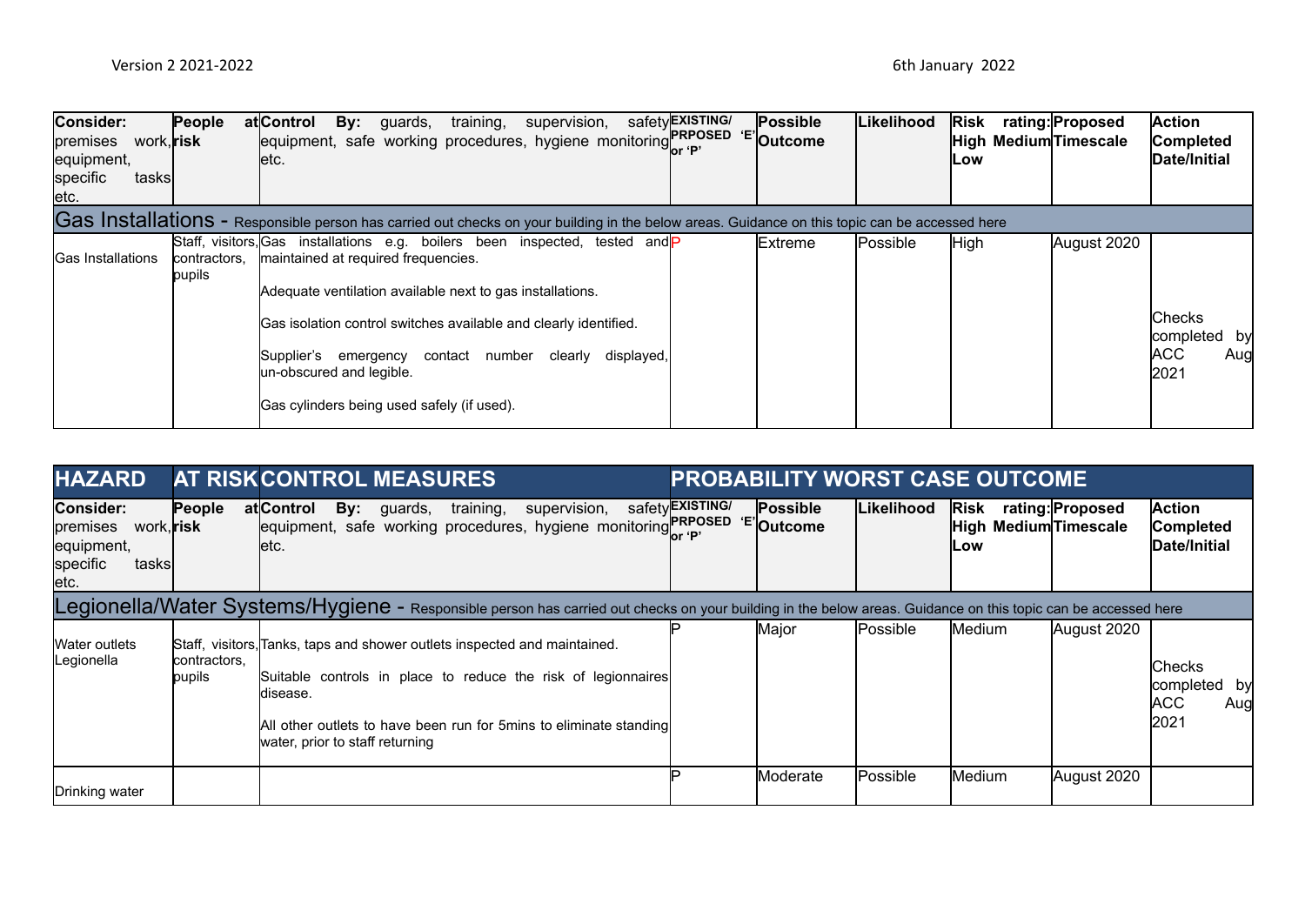| Staff, visitors, Drinking water facilities safe for use i.e. provided at refreshing<br>temperatures (not warm).<br>contractors,<br>pupils<br>Separate drinking water facilities should be made available for<br>staff and pupils to fill their own water bottles. Facilities to be wiped<br>ldown after each use. |  |  | Checks<br>completed by<br><b>ACC</b><br>Aug<br>2021 |
|-------------------------------------------------------------------------------------------------------------------------------------------------------------------------------------------------------------------------------------------------------------------------------------------------------------------|--|--|-----------------------------------------------------|
|-------------------------------------------------------------------------------------------------------------------------------------------------------------------------------------------------------------------------------------------------------------------------------------------------------------------|--|--|-----------------------------------------------------|

| <b>HAZARD</b>                                                                           | <b>AT RISKCONTROL MEASURES</b>             |                                                                                                                                                                                                                                                                                                                                                                                                                                                                                                     |                                                                      | <b>PROBABILITY WORST CASE OUTCOME</b> |            |                                                       |             |                                                     |  |  |
|-----------------------------------------------------------------------------------------|--------------------------------------------|-----------------------------------------------------------------------------------------------------------------------------------------------------------------------------------------------------------------------------------------------------------------------------------------------------------------------------------------------------------------------------------------------------------------------------------------------------------------------------------------------------|----------------------------------------------------------------------|---------------------------------------|------------|-------------------------------------------------------|-------------|-----------------------------------------------------|--|--|
| Consider:<br>premises<br>work, <b>risk</b><br>equipment,<br>specific<br>tasksl<br>letc. | People                                     | at Control By: guards, training, supervision, safety equipment, safe Exi Possible<br>working procedures, hygiene monitoring etc.                                                                                                                                                                                                                                                                                                                                                                    | <b>STI</b><br>NG/<br><b>PRP</b><br><b>IOSE</b><br>'F ∩<br>lor<br>'P' | <b>Outcome</b>                        | Likelihood | Risk rating: Proposed<br>High Medium Timescale<br>Low |             | <b>Action</b><br>Completed<br>Date/Initial          |  |  |
|                                                                                         |                                            | Routine Inspections e.g. Local Exhaust Ventilation, Lifting Equipment and Pressure Systems and Equipment Maintenance - Responsible person has carried out checks<br>on your building in the below areas. Guidance on this topic can be accessed here                                                                                                                                                                                                                                                |                                                                      |                                       |            |                                                       |             |                                                     |  |  |
| Statutory<br>Inspections                                                                | contractors.<br>pupils                     | Staff, visitors, Responsible person has carried out checks on your building in the following<br>lareas:<br>Thorough examination, inspection, test and maintenance certificate and<br>logs available and up-to-date for the premises, plant and equipment e.g.<br>Local Exhaust Ventilation, Lifting Equipment and Pressure Systems.                                                                                                                                                                 | םו                                                                   | Major                                 | Possible   | Medium                                                | August 2020 | Checks<br>completed by<br><b>ACC</b><br>Aug<br>2021 |  |  |
| <b>Plant</b><br>and<br>Equipment                                                        | Staff, visitors,<br>contractors,<br>pupils | There is a planned preventative maintenance schedule and inventory<br>available for key items of plant and equipment and are up-to-date<br>All fixed guards on machinery in place, secure and well maintained.<br>The safety devices and controls e.g. emergency stops, light guards etc<br>been checked to ensure safe operation.<br>Defective equipment been taken out of service awaiting repair.<br>Enough space is available for personnel to undertake their tasks safely and<br>comfortably. |                                                                      | Major                                 | Possible   | Medium                                                |             | Checks<br>completed by<br>ACC.<br>Aug<br>2021       |  |  |